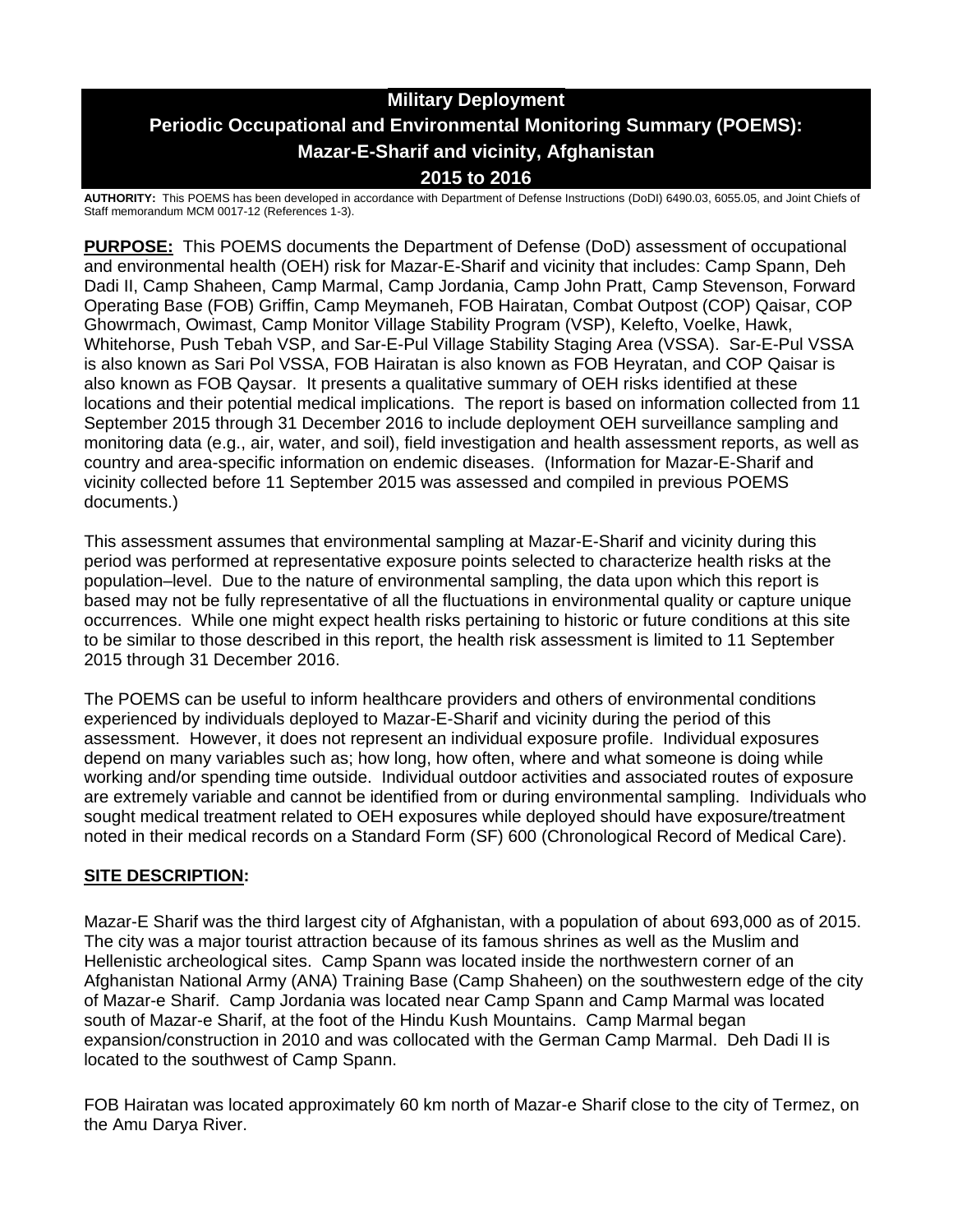Camp Meymaneh was located in northern Afghanistan in the Faryab province, north of the city of Meymaneh and approximately 250 km west southwest of Mazar-e Sharif.

There was limited information available on COP Qaisar, COP Ghowrmach, Owimast, FOB Griffin, Camp John Pratt, Camp Monitor VSP, Kelefto, Voelke, Hawk, Whitehorse, Push Tebah VSP, and Sar-E-Pul VSSA.

**SUMMARY:** Conditions that may pose a Moderate or greater health risk are summarized in Table 1. Table 2 provides population based risk estimates for identified OEH conditions at Mazar-E-Sharif and vicinity. As indicated in the detailed sections that follow Table 2, controls established to reduce health risk were factored into this assessment. In some cases, e.g., ambient air, specific controls are noted, but not routinely available/feasible.

> Page 2 of 26 Reviewed by CENTCOM (04 December 2017) Final Approval Date (06 March 2018)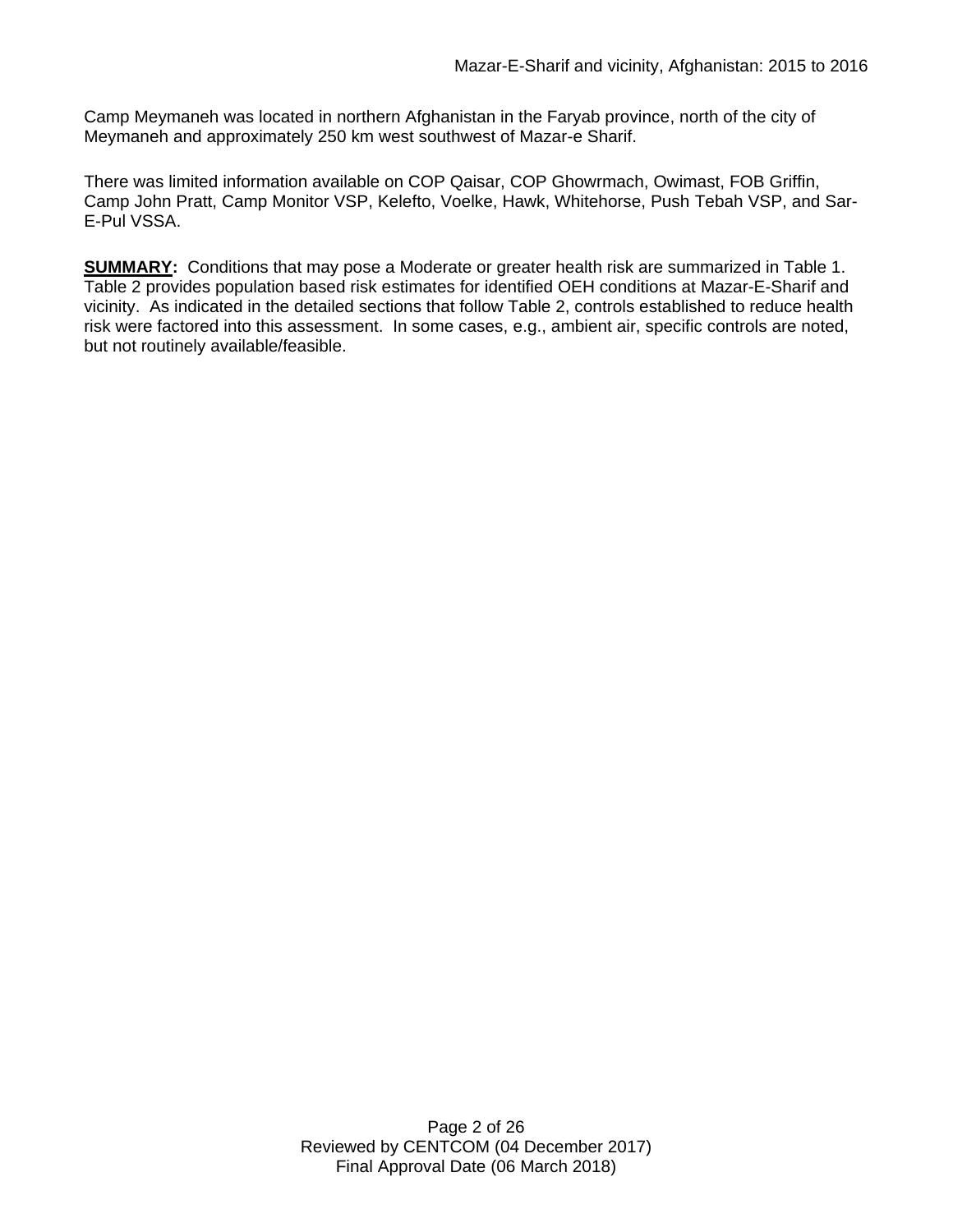# **Table 1: Summary of Occupational and Environmental Conditions with MODERATE or Greater Health Risk**

#### **Short-term health risks & medical implications:**

The following hazards may be associated with potential acute health effects in some personnel during deployment at Mazar-E-Sharif and vicinity:

Food/waterborne diseases (e.g., bacterial diarrhea, hepatitis A, typhoid/paratyphoid fever, diarrhea-cholera, diarrheaprotozoal, brucellosis, hepatitis E); other endemic diseases (malaria, Crimean-Congo hemorrhagic fever, leishmaniasiscutaneous (acute), sandfly fever, typhus-miteborne (scrub typhus), leptospirosis, Tuberculosis (TB), rabies, Q fever, soil transmitted helminthes (hookworm, strongyloidiasis, cutaneous larva migrans)); and heat stress. For food/waterborne diseases (e.g., bacterial diarrhea, hepatitis A, typhoid/paratyphoid fever, diarrhea-cholera, diarrhea-protozoal, brucellosis, hepatitis E), if ingesting local food and water, the health effects can temporarily incapacitate personnel (diarrhea) or result in prolonged illness (hepatitis A, typhoid/paratyphoid fever, brucellosis, hepatitis E). Risks from food/waterborne diseases may have been reduced with preventive medicine controls and mitigation, which includes hepatitis A and typhoid fever vaccinations and only drinking from approved water sources in accordance with standing CENTCOM policy. For other vector-borne endemic diseases (malaria, Crimean-Congo hemorrhagic fever, leishmaniasis-cutaneous (acute), sandfly fever, typhus-miteborne (scrub typhus)), these diseases may constitute a significant risk due to exposure to biting vectors; risk reduced to 'Low' by proper wear of the treated uniform, application of repellent to exposed skin, bed net use, and appropriate chemoprophylaxis, as well as minimizing areas of standing water and other vector-breeding areas. For water contact diseases (leptospirosis) activities involving extensive contact with surface water increase risk. For respiratory diseases (TB), personnel in close-quarter conditions could have been at risk for person-to-person spread. Animal contact diseases (rabies, Q fever), pose year-round risk. For soil transmitted helminthes (hookworm, strongyloidiasis, cutaneous larva migrans), risk may have been reduced by limiting exposure to soil contaminated with human or animal feces (including not sleeping on bare ground, and not walking barefoot). For heat stress, risk can be greater during months of May through September, and greater for susceptible persons including those older than 45, of low fitness level, unacclimatized, or with underlying medical conditions, and those under operational constraints (equipment, PPE, vehicles). Risks from heat stress may have been reduced with preventive medicine controls, work-rest cycles, proper hydration and nutrition, and mitigation.

Air quality: For inhalable coarse particulate matter less than 10 micrometers in diameter (PM<sub>10</sub>) from environmental dust, the PM<sup>10</sup> overall short-term health risk was not evaluated due to insufficient data for analysis. For inhalable fine particulate matter less than 2.5 micrometers in diameter (PM<sub>2.5</sub>) from environmental dust, the PM<sub>2.5</sub> overall short-term health risk was not evaluated due to insufficient data for analysis. However, the Mazar-E-Sharif and vicinity area is a dust-prone desert environment, with a semi-arid climate, also subject to vehicle traffic. Consequently, exposures to  $PM_{10}$  and  $PM_{2.5}$  may vary. as conditions may vary, and may result in mild to more serious short-term health effects (e.g., eye, nose or throat and lung irritation) in some personnel while at this site, particularly exposures to high levels of dust such as during high winds or dust storms. For PM<sub>10</sub> and PM<sub>2.5</sub>, certain subgroups of the deployed forces (e.g., those with pre-existing asthma/cardiopulmonary conditions) are at greatest risk of developing notable health effects. An incinerator used for the disposal of solid waste is located on the German controlled portion of Camp Marmal; however, the overall short-term health risk was not evaluated due to no data for analysis. Burn pits might have existed in the vicinity (e.g., burn pits used by the local population), but there was no data at any location to indicate their presence or absence. Consequently, the PM<sup>10</sup> and the PM2.5 overall short-term health risks specifically for burn pits were not evaluated due to no environmental samples collected near burn pits provided for analysis– see Section 10.7. Where incinerators and/or burn pits exist, exposures may vary, and exposures to high levels of PM<sub>10</sub> and PM<sub>2.5</sub> from smoke may result in mild to more serious short-term health effects (e.g., eye, nose or throat and lung irritation) in some personnel and certain subgroups. Although most short-term health effects from exposure to particulate matter and incinerator and/or burn pit smoke should have resolved post-deployment, providers should be prepared to consider the relationship between deployment exposures and current complaints. Some individuals may have sought treatment for acute respiratory irritation while at Mazar-E-Sharif and vicinity. Personnel who reported with symptoms or required treatment while at site(s) with burn pit activity should have exposure and treatment noted in medical record (e.g., electronic medical record and/or on a Standard Form (SF) 600 (*Chronological Record of Medical Care*).

#### **Long-term health risks & medical implications:**

The following hazards may be associated with potential chronic health effects in some personnel during deployment at Mazar-E-Sharif and vicinity:

Air quality: For inhalable fine particulate matter less than 2.5 micrometers in diameter (PM<sub>2.5</sub>) from environmental dust, the overall long-term health risk was not evaluated due to insufficient data for analysis. Inhalable coarse particulate matter less than 10 micrometers in diameter (PM<sub>10</sub>) from environmental dust was not evaluated for long-term health risk due to insufficient data for analysis and no available health guidelines. However, the Camp Mazar-E-Sharif and vicinity area is a dust-prone desert environment with a semi-arid climate, also subject to vehicle traffic, and conditions may have varied. An incinerator used for the disposal of solid waste is located on the German controlled portion of Camp Marmal; however, the overall long-term health risk was not evaluated due to no data for analysis. Burn pits might have existed in the vicinity (e.g., burn pits used by the local population), but there was no data at any location to indicate their presence or absence. Consequently, the PM<sub>10</sub> and the PM<sub>2.5</sub> overall short-term health risks specifically for burn pits were not evaluated due to no

> Page 3 of 26 Reviewed by CENTCOM (04 December 2017) Final Approval Date (06 March 2018)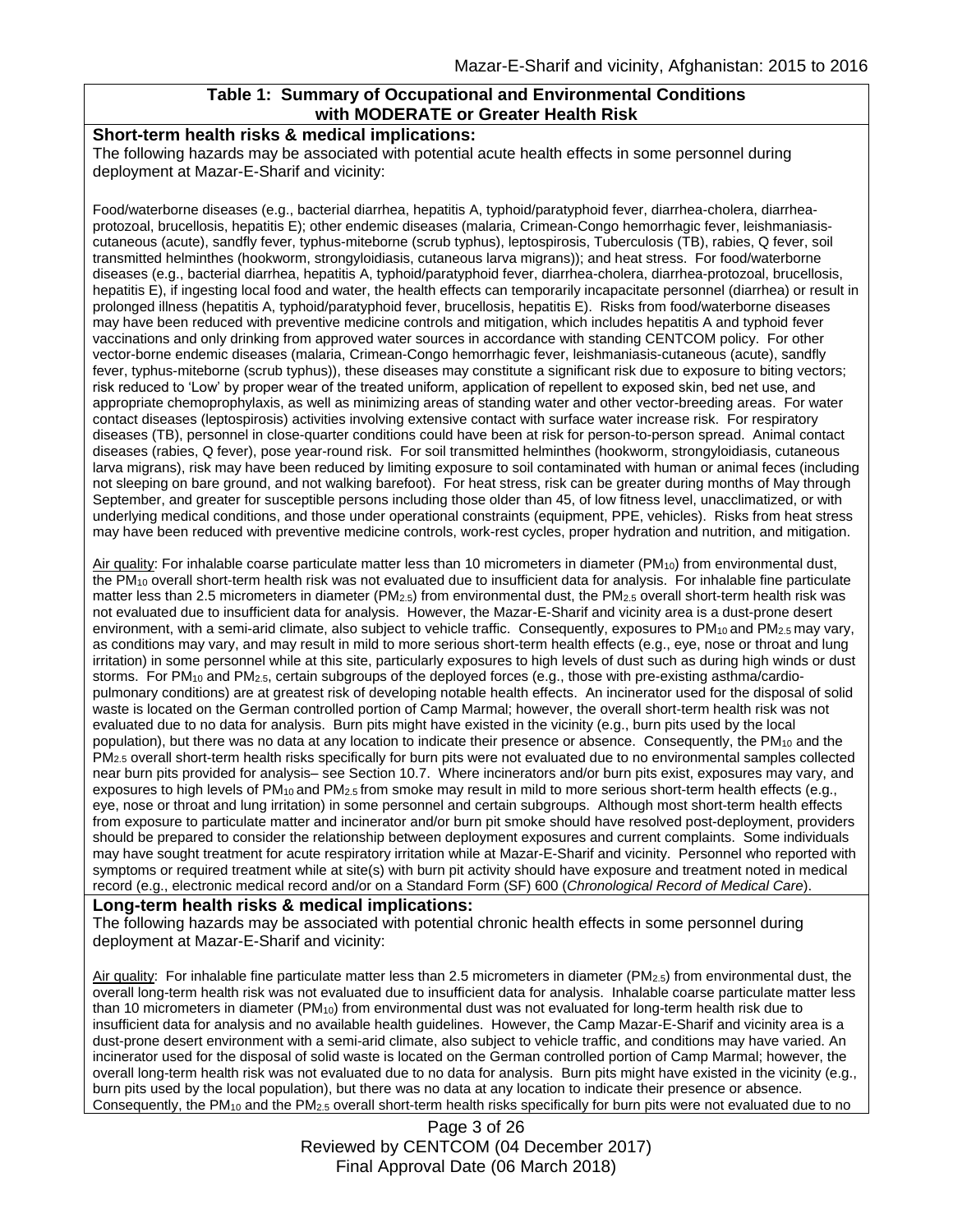environmental samples collected near burn pits provided for analysis– see Section 10.7. Where incinerators and/or burn pits exist, exposures may vary, as conditions may have varied. For inhalational exposure to high levels of dust containing PM10 and PM2.5, such as during high winds or dust storms, and for exposures to incinerator and/or burn pit smoke, it is considered possible that some otherwise healthy personnel, who were exposed for a long-term period to dust and particulate matter, could develop certain health conditions (e.g., reduced lung function, cardiopulmonary disease). Personnel with a history of asthma or cardiopulmonary disease could potentially be more likely to develop such chronic health conditions. While the dust and particulate matter exposures and exposures to burn pits are acknowledged, at this time there were no specific recommended, post-deployment medical surveillance evaluations or treatments. Providers should still consider overall individual health status (e.g., any underlying conditions/susceptibilities) and any potential unique individual exposures (such as burn pits/barrels, incinerators, occupational or specific personal dosimeter data) when assessing individual concerns. Certain individuals may need to be followed/evaluated for specific occupational exposures/injuries (e.g., annual audiograms as part of the medical surveillance for those enrolled in the Hearing Conservation Program; and personnel covered by Respiratory Protection Program and/or Hazardous Waste/Emergency Responders Medical Surveillance).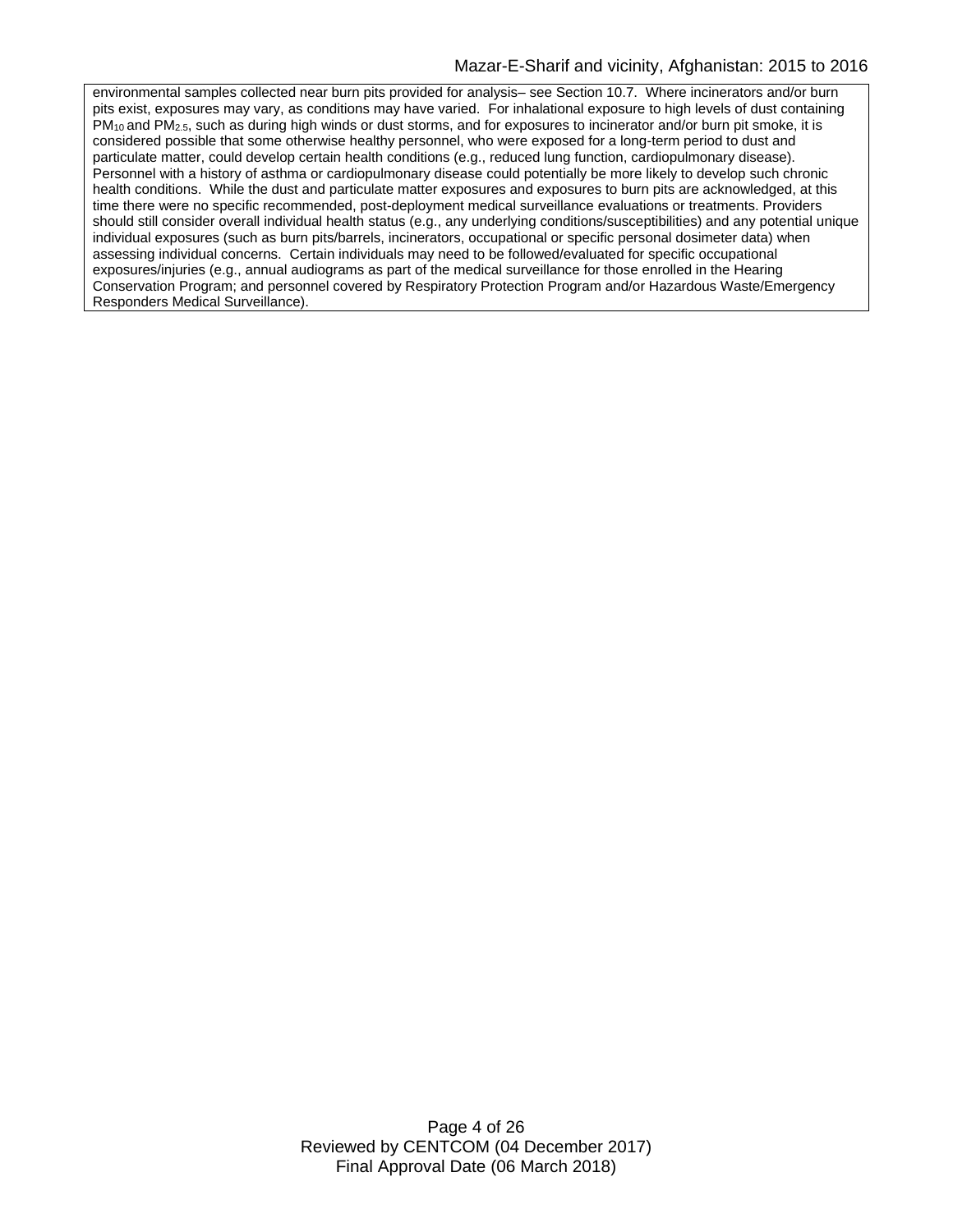| Table 2. Population-Based Health Risk Estimates - Mazar-E-Sharif and vicinity that includes: |
|----------------------------------------------------------------------------------------------|
| Camp Spann, Deh Dadi II, Camp Shaheen, Camp Marmal, Camp Jordania, Camp John Pratt, FOB      |
| Griffin, Camp Meymaneh, FOB Hairatan, COP Qaisar, COP Ghowrmach, Owimast, Camp Monitor       |
| VSP, Kelefto, Voelke, Hawk, Whitehorse, Push Tebah VSP, and Sar-E-Pul VSSA 1, 2              |

| Source of<br><b>Identified Health</b><br>Risk <sup>3</sup>                        | Unmitigated Health Risk Estimate <sup>4</sup>                                                                                                                                                                                                                                                                                                                                                                                                                                                                                                                                                                                                                                                                                                 | <b>Control Measures</b><br>Implemented                                                                                                                                   | <b>Residual Health Risk Estimate<sup>4</sup></b>                                                                                                                                                                                                                                                                                                                                                                                                                                                                                                                                                                                                                                                                                              |
|-----------------------------------------------------------------------------------|-----------------------------------------------------------------------------------------------------------------------------------------------------------------------------------------------------------------------------------------------------------------------------------------------------------------------------------------------------------------------------------------------------------------------------------------------------------------------------------------------------------------------------------------------------------------------------------------------------------------------------------------------------------------------------------------------------------------------------------------------|--------------------------------------------------------------------------------------------------------------------------------------------------------------------------|-----------------------------------------------------------------------------------------------------------------------------------------------------------------------------------------------------------------------------------------------------------------------------------------------------------------------------------------------------------------------------------------------------------------------------------------------------------------------------------------------------------------------------------------------------------------------------------------------------------------------------------------------------------------------------------------------------------------------------------------------|
| <b>AIR</b>                                                                        |                                                                                                                                                                                                                                                                                                                                                                                                                                                                                                                                                                                                                                                                                                                                               |                                                                                                                                                                          |                                                                                                                                                                                                                                                                                                                                                                                                                                                                                                                                                                                                                                                                                                                                               |
| Particulate<br>matter less than<br>10 micrometers<br>in diameter<br>$(PM_{10})$   | Short-term: Insufficient data were<br>available for analysis to characterize<br>short-term health risk. Typically daily<br>levels vary; acute health effects (e.g.,<br>upper respiratory tract irritation) are<br>more pronounced during peak days.<br>More serious effects are possible in<br>susceptible persons (e.g., those with<br>asthma/pre-existing respiratory<br>diseases).                                                                                                                                                                                                                                                                                                                                                         | Limiting strenuous<br>physical activities when air<br>quality is especially poor;<br>and actions such as<br>closing tent flaps,<br>windows, and doors.                   | Short-term: Insufficient data were<br>available for analysis to characterize<br>short-term health risk. Typically daily<br>levels vary; acute health effects (e.g.,<br>upper respiratory tract irritation) are<br>more pronounced during peak days.<br>More serious effects are possible in<br>susceptible persons (e.g., those with<br>asthma/pre-existing respiratory<br>diseases).                                                                                                                                                                                                                                                                                                                                                         |
|                                                                                   | Long-term: No health guidelines                                                                                                                                                                                                                                                                                                                                                                                                                                                                                                                                                                                                                                                                                                               |                                                                                                                                                                          | Long-term: No health guidelines                                                                                                                                                                                                                                                                                                                                                                                                                                                                                                                                                                                                                                                                                                               |
| Particulate<br>matter less than<br>2.5 micrometers<br>in diameter<br>$(PM_{2.5})$ | Short-term: Insufficient data were<br>available for analysis to characterize<br>short-term health risk. A majority of<br>the time mild acute (short term) health<br>effects are anticipated; certain peak<br>levels may produce mild eye, nose, or<br>throat irritation in some personnel and<br>pre-existing health conditions (e.g.,<br>asthma or cardiopulmonary diseases)<br>may be exacerbated.<br>Long-term: Insufficient data were<br>available for analysis to characterize<br>long-term health risk. A small<br>percentage of personnel may be at<br>increased risk for developing chronic<br>conditions, particularly those more<br>susceptible to acute effects (e.g.,<br>those with asthma/pre-existing<br>respiratory diseases). | Limiting strenuous<br>physical activities when air<br>quality is especially poor<br>taking actions such as<br>closing tent flaps,<br>windows, and doors.                 | Short-term: Insufficient data were<br>available for analysis to characterize<br>short-term health risk. A majority of<br>the time mild acute (short term) health<br>effects are anticipated; certain peak<br>levels may produce mild eye, nose, or<br>throat irritation in some personnel and<br>pre-existing health conditions (e.g.,<br>asthma or cardiopulmonary diseases)<br>may be exacerbated.<br>Long-term: Insufficient data were<br>available for analysis to characterize<br>long-term health risk. A small<br>percentage of personnel may be at<br>increased risk for developing chronic<br>conditions, particularly those more<br>susceptible to acute effects (e.g.,<br>those with asthma/pre-existing<br>respiratory diseases). |
| <b>ENDEMIC</b><br><b>DISEASE</b>                                                  |                                                                                                                                                                                                                                                                                                                                                                                                                                                                                                                                                                                                                                                                                                                                               |                                                                                                                                                                          |                                                                                                                                                                                                                                                                                                                                                                                                                                                                                                                                                                                                                                                                                                                                               |
| Foodborne/Waterb<br>orne (e.g.,<br>diarrhea-<br>bacteriological)                  | Short-term: Variable; High (bacterial<br>diarrhea, hepatitis A, typhoid fever) to<br>Moderate (diarrhea-cholera, diarrhea-<br>protozoal, brucellosis, hepatitis E) to<br>Low (polio) if ingesting local<br>food/water, the health effects can<br>temporarily incapacitate personnel<br>(diarrhea) or result in prolonged illness<br>(hepatitis A, Typhoid fever, hepatitis E,<br>brucellosis).                                                                                                                                                                                                                                                                                                                                                | Preventive measures<br>include Hepatitis A and<br>Typhoid fever vaccination<br>and consumption of food<br>and water only from<br>approved sources.                       | Short-term: Low to none                                                                                                                                                                                                                                                                                                                                                                                                                                                                                                                                                                                                                                                                                                                       |
|                                                                                   | Long-term: None identified                                                                                                                                                                                                                                                                                                                                                                                                                                                                                                                                                                                                                                                                                                                    |                                                                                                                                                                          | Long-term: No data available                                                                                                                                                                                                                                                                                                                                                                                                                                                                                                                                                                                                                                                                                                                  |
| Arthropod Vector<br>Borne                                                         | Short-term: Variable; High for malaria<br>and Crimean-Congo hemorrhagic<br>fever, Moderate for leishmaniasis -<br>cutaneous (acute), sandfly fever,<br>typhus-miteborne (scrub typhus); and<br>Low for the plague and West Nile<br>fever.<br>Long-term: Low for Leishmaniasis-                                                                                                                                                                                                                                                                                                                                                                                                                                                                | Preventive measures<br>include proper wear of<br>treated uniform,<br>application of repellent to<br>exposed skin, bed net<br>use, minimizing areas of<br>standing water. | Short-term: Low                                                                                                                                                                                                                                                                                                                                                                                                                                                                                                                                                                                                                                                                                                                               |
|                                                                                   | visceral infection.                                                                                                                                                                                                                                                                                                                                                                                                                                                                                                                                                                                                                                                                                                                           |                                                                                                                                                                          | Long-term: No data available                                                                                                                                                                                                                                                                                                                                                                                                                                                                                                                                                                                                                                                                                                                  |

Page 5 of 26 Reviewed by CENTCOM (04 December 2017) Final Approval Date (06 March 2018)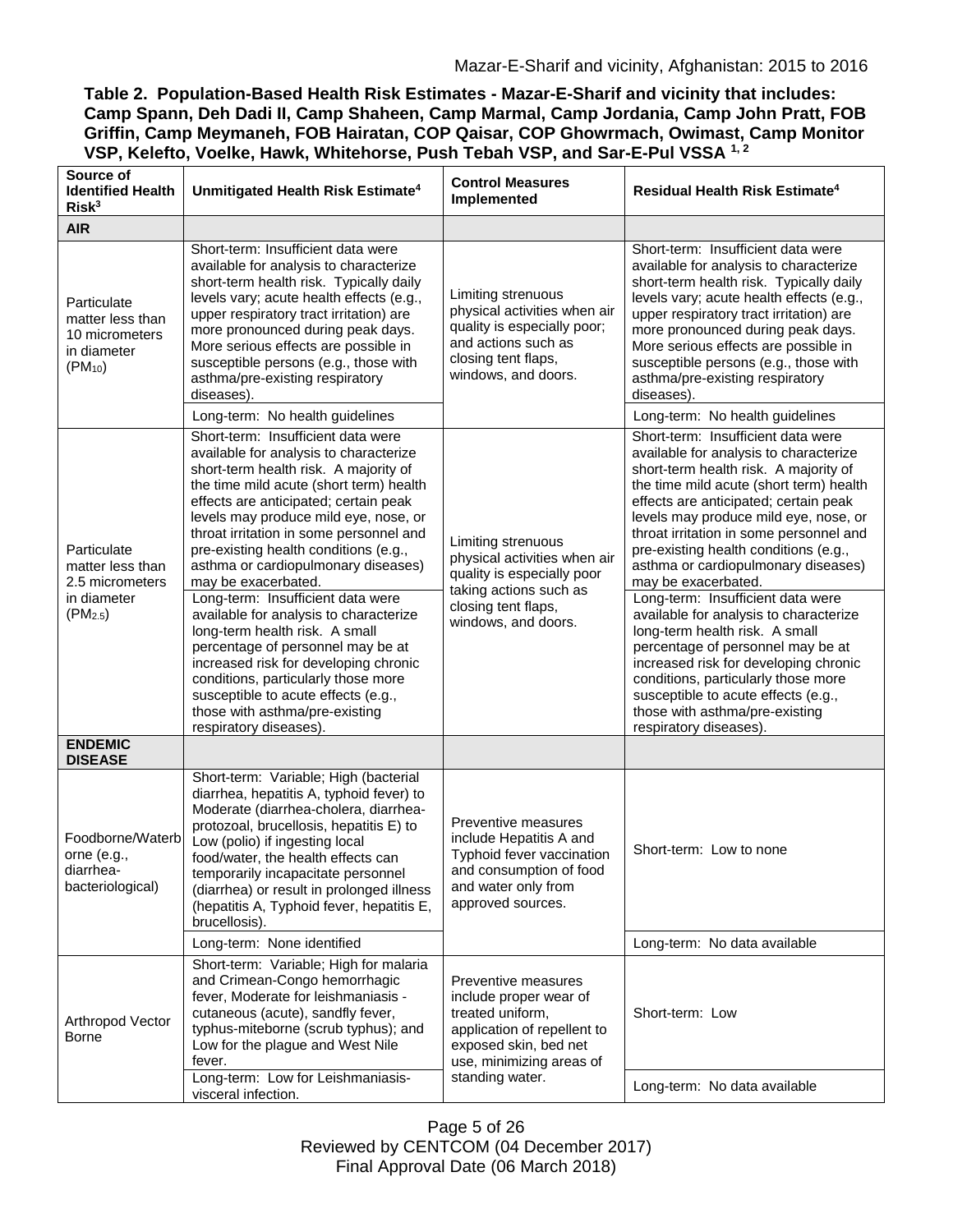| Source of<br><b>Identified Health</b><br>Risk <sup>3</sup> | Unmitigated Health Risk Estimate <sup>4</sup>                                                                                                                                                   | <b>Control Measures</b><br>Implemented                                                                                                                                                                                                                                                                                                                                                                                         | Residual Health Risk Estimate <sup>4</sup>                                                                                                                                                                                                   |
|------------------------------------------------------------|-------------------------------------------------------------------------------------------------------------------------------------------------------------------------------------------------|--------------------------------------------------------------------------------------------------------------------------------------------------------------------------------------------------------------------------------------------------------------------------------------------------------------------------------------------------------------------------------------------------------------------------------|----------------------------------------------------------------------------------------------------------------------------------------------------------------------------------------------------------------------------------------------|
| <b>Water-Contact</b><br>(e.g., wading,<br>swimming)        | Short-term: Moderate for leptospirosis                                                                                                                                                          | Recreational swimming in<br>surface waters not likely in<br>this area of Afghanistan<br>during this time period.                                                                                                                                                                                                                                                                                                               | Short-term: Low for leptospirosis.                                                                                                                                                                                                           |
|                                                            | Long-term: No data available                                                                                                                                                                    |                                                                                                                                                                                                                                                                                                                                                                                                                                | Long-term: No data available                                                                                                                                                                                                                 |
| Respiratory                                                | Short-term: Variable; Moderate for<br>tuberculosis (TB) to Low for<br>meningococcal meningitis and Middle<br>East respiratory syndrome coronavirus<br>(MERS-CoV).                               | Providing adequate living<br>and work space; medical<br>screening.                                                                                                                                                                                                                                                                                                                                                             | Short-term: Low                                                                                                                                                                                                                              |
|                                                            | Long-term: No data available                                                                                                                                                                    |                                                                                                                                                                                                                                                                                                                                                                                                                                | Long-term: No data available                                                                                                                                                                                                                 |
| <b>Animal Contact</b>                                      | Short-term: Variable; Moderate for<br>rabies and Q-fever to Low for anthrax<br>and avian influenza.                                                                                             | Prohibiting contact with,<br>adoption, or feeding of<br>feral animals in<br>accordance with U.S.<br><b>Central Command</b><br>(CENTCOM) General<br>Order (GO) 1C. Risks are<br>further reduced in the<br>event of assessed contact<br>by prompt post-exposure<br>rabies prophylaxis in<br>accordance with The<br><b>Center for Disease</b><br>Control's Advisory<br>Committee on<br><b>Immunization Practices</b><br>guidance. | Short-term: No data available                                                                                                                                                                                                                |
|                                                            | Long-term: Low (Rabies)                                                                                                                                                                         |                                                                                                                                                                                                                                                                                                                                                                                                                                | Long-term: No data available                                                                                                                                                                                                                 |
| <b>Aerosolized Dust</b><br>or Soil-contact                 | Short-term: Moderate for soil<br>transmitted helminthes (hookworm,<br>strongyloidiasis, and cutaneous larva<br>migrans).                                                                        | Risk was reduced to Low<br>by limiting exposure to soil<br>contaminated with human<br>or animal feces (including<br>sleeping on bare ground<br>and walking barefoot).                                                                                                                                                                                                                                                          | Short-term: Low                                                                                                                                                                                                                              |
|                                                            | Long-term: No data available                                                                                                                                                                    |                                                                                                                                                                                                                                                                                                                                                                                                                                | Long-term: No data available                                                                                                                                                                                                                 |
| <b>VENOMOUS</b><br><b>ANIMALS</b>                          |                                                                                                                                                                                                 |                                                                                                                                                                                                                                                                                                                                                                                                                                |                                                                                                                                                                                                                                              |
| Snakes,<br>scorpions, and<br>spiders                       | Short-term: Low; If encountered,<br>effects of venom vary with species<br>from mild localized swelling (e.g.,<br>widow spider) to potentially lethal<br>effects (e.g., Androctonus baluchicus). | Risk reduced by avoiding<br>contact, proper wear of<br>uniform (especially<br>footwear), and proper and<br>timely treatment.                                                                                                                                                                                                                                                                                                   | Short-term: Low; If encountered,<br>effects of venom vary with species<br>from mild localized swelling (e.g.,<br>widow spider) to potentially lethal<br>effects (e.g., Androctonus baluchicus).                                              |
|                                                            | Long-term: No data available                                                                                                                                                                    |                                                                                                                                                                                                                                                                                                                                                                                                                                | Long-term: No data available                                                                                                                                                                                                                 |
| <b>HEAT/COLD</b><br><b>STRESS</b>                          |                                                                                                                                                                                                 |                                                                                                                                                                                                                                                                                                                                                                                                                                |                                                                                                                                                                                                                                              |
| Heat                                                       | Short-term: Low to Extremely High,<br>Risk of heat injury is Extremely High<br>from May - September and Low from<br>October - April.<br>Long-term: Low. However, the risk                       | Work-rest cycles, proper<br>hydration and nutrition,<br>and Wet Bulb Globe<br>Temperature (WBGT)<br>monitoring.                                                                                                                                                                                                                                                                                                                | Short-term: Low to Extremely High,<br>mitigated to Low. Risk of heat injury in<br>unacclimatized or susceptible<br>personnel is Extremely High from May<br>- September and Low from October -<br>April.<br>Long-term: Low. However, the risk |
|                                                            | may be greater to certain susceptible<br>persons-those older (i.e., greater than<br>45 years), in lesser physical shape, or<br>with underlying medical/health<br>conditions.                    |                                                                                                                                                                                                                                                                                                                                                                                                                                | may be greater to certain susceptible<br>persons-those older (i.e., greater than<br>45 years), in lesser physical shape, or<br>with underlying medical/health<br>conditions.                                                                 |
| Cold                                                       | Short-term: Low risk of cold<br>stress/injury.                                                                                                                                                  | Risks from cold stress<br>reduced with protective                                                                                                                                                                                                                                                                                                                                                                              | Short-term: Low risk of cold<br>stress/injury.                                                                                                                                                                                               |

Page 6 of 26 Reviewed by CENTCOM (04 December 2017) Final Approval Date (06 March 2018)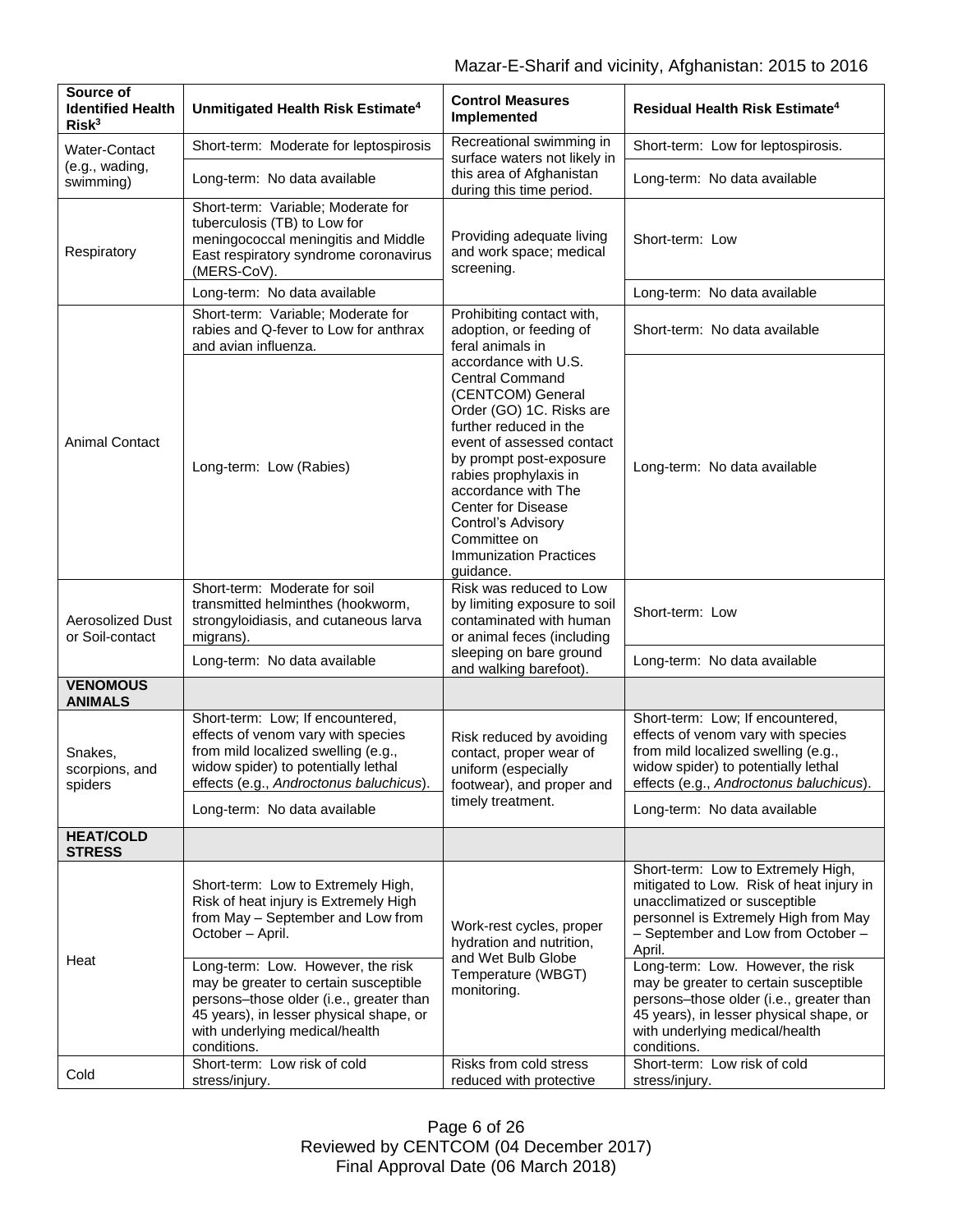| Source of<br><b>Identified Health</b><br>Risk <sup>3</sup> | Unmitigated Health Risk Estimate <sup>4</sup>                                                                                                                                                                                                                                                                                                                                                                                                                                                                                                                                                                                                                                                                                                                                                                                                                                                                                                                                                                                                                                                                                                                                                                                                                                                                                                                                                                                                                                                                                                                                                                                                                                                                                                                                                                                           | <b>Control Measures</b><br>Implemented                                                                                                                                                                                                   | Residual Health Risk Estimate <sup>4</sup>                                                                                                                                                                                                                                                                                                                                                                                                                                                                                                                                                                                                                                                                                                                                                                                                                                                                                                                                                                                                                                                                                                                                                                                                                                                                                                                                                                                                                                                                                                                                                                                                                                                                                                                                                                                              |
|------------------------------------------------------------|-----------------------------------------------------------------------------------------------------------------------------------------------------------------------------------------------------------------------------------------------------------------------------------------------------------------------------------------------------------------------------------------------------------------------------------------------------------------------------------------------------------------------------------------------------------------------------------------------------------------------------------------------------------------------------------------------------------------------------------------------------------------------------------------------------------------------------------------------------------------------------------------------------------------------------------------------------------------------------------------------------------------------------------------------------------------------------------------------------------------------------------------------------------------------------------------------------------------------------------------------------------------------------------------------------------------------------------------------------------------------------------------------------------------------------------------------------------------------------------------------------------------------------------------------------------------------------------------------------------------------------------------------------------------------------------------------------------------------------------------------------------------------------------------------------------------------------------------|------------------------------------------------------------------------------------------------------------------------------------------------------------------------------------------------------------------------------------------|-----------------------------------------------------------------------------------------------------------------------------------------------------------------------------------------------------------------------------------------------------------------------------------------------------------------------------------------------------------------------------------------------------------------------------------------------------------------------------------------------------------------------------------------------------------------------------------------------------------------------------------------------------------------------------------------------------------------------------------------------------------------------------------------------------------------------------------------------------------------------------------------------------------------------------------------------------------------------------------------------------------------------------------------------------------------------------------------------------------------------------------------------------------------------------------------------------------------------------------------------------------------------------------------------------------------------------------------------------------------------------------------------------------------------------------------------------------------------------------------------------------------------------------------------------------------------------------------------------------------------------------------------------------------------------------------------------------------------------------------------------------------------------------------------------------------------------------------|
|                                                            | Long-term: Low; Long-term health<br>implications from cold injuries are rare<br>but can occur, especially from more<br>serious injuries such as frost bite.                                                                                                                                                                                                                                                                                                                                                                                                                                                                                                                                                                                                                                                                                                                                                                                                                                                                                                                                                                                                                                                                                                                                                                                                                                                                                                                                                                                                                                                                                                                                                                                                                                                                             | measures such as use of<br>the buddy system, limiting<br>exposure during cold<br>weather, proper hydration<br>and nutrition, and proper<br>wear of issued protective<br>clothing.                                                        | Long-term: Low; Long-term health<br>implications from cold injuries are rare<br>but can occur, especially from more<br>serious injuries such as frost bite.                                                                                                                                                                                                                                                                                                                                                                                                                                                                                                                                                                                                                                                                                                                                                                                                                                                                                                                                                                                                                                                                                                                                                                                                                                                                                                                                                                                                                                                                                                                                                                                                                                                                             |
| <b>Unique</b><br>Incidents/<br><b>Concerns</b>             |                                                                                                                                                                                                                                                                                                                                                                                                                                                                                                                                                                                                                                                                                                                                                                                                                                                                                                                                                                                                                                                                                                                                                                                                                                                                                                                                                                                                                                                                                                                                                                                                                                                                                                                                                                                                                                         |                                                                                                                                                                                                                                          |                                                                                                                                                                                                                                                                                                                                                                                                                                                                                                                                                                                                                                                                                                                                                                                                                                                                                                                                                                                                                                                                                                                                                                                                                                                                                                                                                                                                                                                                                                                                                                                                                                                                                                                                                                                                                                         |
| <b>Burn Pits</b>                                           | Short-term: An incinerator used for the<br>disposal of solid waste is located on<br>the German controlled portion of Camp<br>Marmal. Burn pits might have existed<br>in the vicinity (e.g., burn pits used by<br>the local population); however, there<br>was no data at any location to indicate<br>their presence or absence.<br>Consequently, the PM <sub>10</sub> and the PM <sub>2.5</sub><br>overall short-term health risks<br>specifically for burn pits were not<br>evaluated - see Section 10.7. A<br>majority of the time mild acute (short<br>term) health effects are anticipated;<br>certain peak levels may produce mild<br>eye, nose, or throat irritation in some<br>personnel and pre-existing health<br>conditions (e.g., asthma, or<br>cardiopulmonary diseases) may be<br>exacerbated.<br>Long-term: An incinerator used for the<br>disposal of solid waste is located on<br>the German controlled portion of Camp<br>Marmal. Burn pits might have existed<br>in the vicinity (e.g., burn pits used by<br>the local population); however, there<br>was no data at any location to indicate<br>their presence or absence.<br>Consequently, the PM <sub>10</sub> and the PM <sub>2.5</sub><br>overall long-term health risks<br>specifically for burn pits were not<br>evaluated - see Section 10.7.<br>Exposure to burn pit smoke is variable.<br>Exposure to high levels of PM <sub>10</sub> and<br>PM <sub>2.5</sub> in the smoke may be associated<br>with some otherwise healthy<br>personnel, who were exposed for a<br>long-term period, possibly developing<br>certain health conditions (e.g., reduced<br>lung function, cardiopulmonary<br>disease). Personnel with a history of<br>asthma or cardiopulmonary disease<br>could potentially be more likely to<br>develop such chronic health<br>conditions. | Control measures may<br>have included locating<br>burn pits downwind of<br>prevailing winds,<br>increased distance from<br>living and working areas<br>when possible, and<br>improved waste<br>segregation and<br>management techniques. | Short-term: An incinerator used for the<br>disposal of solid waste is located on<br>the German controlled portion of Camp<br>Marmal. Burn pits might have existed<br>in the vicinity (e.g., burn pits used by<br>the local population); however, there<br>was no data at any location to indicate<br>their presence or absence.<br>Consequently, the PM <sub>10</sub> and the PM <sub>2.5</sub><br>overall short-term health risks<br>specifically for burn pits were not<br>evaluated - see Section 10.7. A<br>majority of the time mild acute (short<br>term) health effects are anticipated;<br>certain peak levels may produce mild<br>eye, nose, or throat irritation in some<br>personnel and pre-existing health<br>conditions (e.g., asthma, or<br>cardiopulmonary diseases) may be<br>exacerbated.<br>Long-term: An incinerator used for the<br>disposal of solid waste is located on<br>the German controlled portion of Camp<br>Marmal. Burn pits might have existed<br>in the vicinity (e.g., burn pits used by<br>the local population); however, there<br>was no data at any location to indicate<br>their presence or absence.<br>Consequently, the PM <sub>10</sub> and the PM <sub>2.5</sub><br>overall long-term health risks<br>specifically for burn pits were not<br>evaluated - see Section 10.7.<br>Exposure to burn pit smoke is variable.<br>Exposure to high levels of PM <sub>10</sub> and<br>PM <sub>2.5</sub> in the smoke may be associated<br>with some otherwise healthy<br>personnel, who were exposed for a<br>long-term period, possibly developing<br>certain health conditions (e.g., reduced<br>lung function, cardiopulmonary<br>disease). Personnel with a history of<br>asthma or cardiopulmonary disease<br>could potentially be more likely to<br>develop such chronic health<br>conditions. |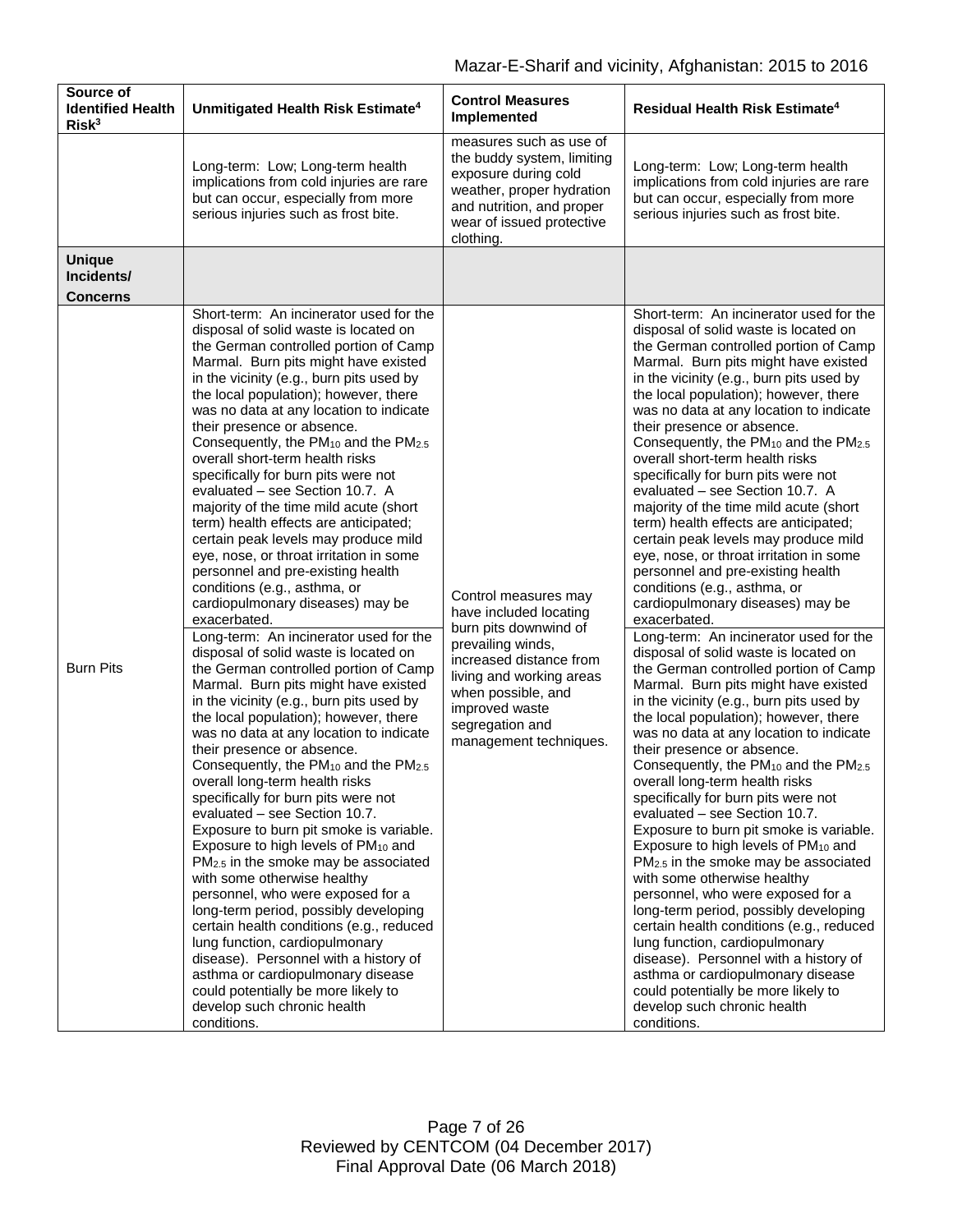| <b>Source of</b><br><b>Identified Health</b><br>Risk <sup>3</sup> | Unmitigated Health Risk Estimate <sup>4</sup> | <b>Control Measures</b><br><b>Implemented</b> | <b>Residual Health Risk Estimate<sup>4</sup></b> |
|-------------------------------------------------------------------|-----------------------------------------------|-----------------------------------------------|--------------------------------------------------|
|-------------------------------------------------------------------|-----------------------------------------------|-----------------------------------------------|--------------------------------------------------|

<sup>1</sup>This Summary Table provides a qualitative estimate of population-based short- and long-term health risks associated with the occupational and environmental health conditions at Mazar-E-Sharif and vicinity that includes: Camp Spann, Deh Dadi II, Camp Shaheen, Camp Marmal, Camp Jordania, Camp John Pratt, Camp Stevenson, FOB Griffin, Camp Meymaneh, FOB Hairatan, COP Qaisar, COP Ghowrmach, Owimast, Camp Monitor VSP, Kelefto, Voelke, Hawk, Whitehorse, Push Tebah VSP, and Sar-E-Pul VSSA. It does not represent an individual exposure profile. Actual individual exposures and health effects depend on many variables. For example, while a chemical may have been present in the environment, if a person did not inhale, ingest, or contact a specific dose of the chemical for adequate duration and frequency, then there may have been no health risk. Alternatively, a person at a specific location may have experienced a unique exposure which could result in a significant individual exposure. Any such person seeking medical care should have their specific exposure documented in an SF600.

 $2$  This assessment is based on specific environmental sampling data and reports obtained from 11 September 2015 through 31 December 2016. Sampling locations are assumed to be representative of exposure points for the camp population but may not reflect all the fluctuations in environmental quality or capture unique exposure incidents.

 $3$ This Summary Table is organized by major categories of identified sources of health risk. It only lists those sub-categories specifically identified and addressed at Mazar-E-Sharif and vicinity. The health risks are presented as Low, Moderate, High or Extremely High for both acute and chronic health effects. The health risk level is based on an assessment of both the potential severity of the health effects that could be caused and probability of the exposure that would produce such health effects. Details can be obtained from the APHC. Where applicable, "None Identified" is used when a potential exposure is identified, and no health risks of either a specific acute or chronic health effects are determined. More detailed descriptions of OEH exposures that are evaluated but determined to pose no health risk are discussed in the following sections of this report.

<sup>4</sup>Health risks in this Summary Table are based on quantitative surveillance thresholds (e.g., endemic disease rates; host/vector/pathogen surveillance) or screening levels, e.g., Military Exposure Guidelines (MEGs) for chemicals. Some previous assessment reports may provide slightly inconsistent health risk estimates because quantitative criteria such as MEGs may have changed since the samples were originally evaluated and/or because this assessment makes use of all historic site data while previous reports may have only been based on a select few samples.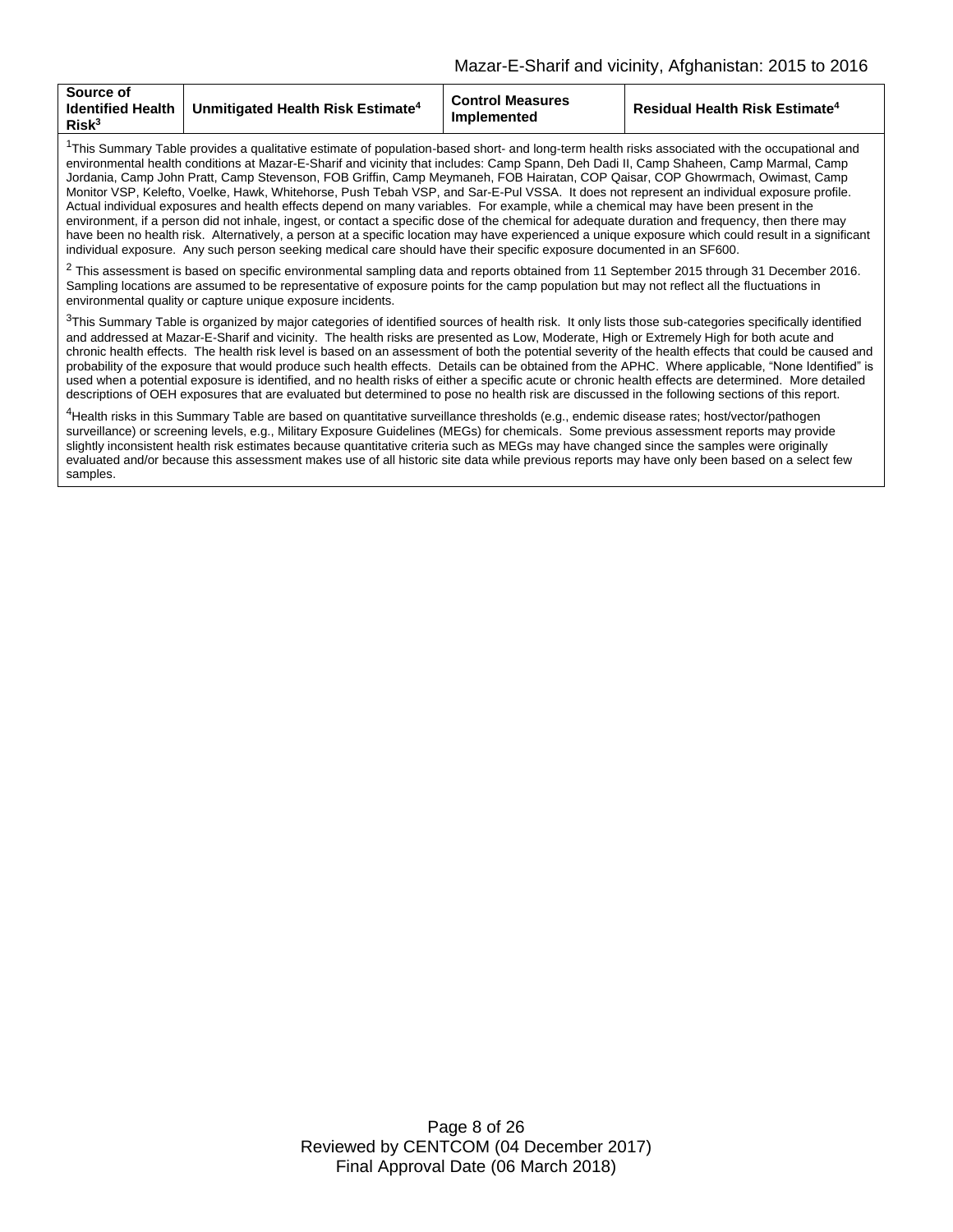# **1 Discussion of Health Risks at Mazar-E-Sharif and vicinity, Afghanistan by Source**

The following sections provide additional information about the OEH conditions summarized above. All risk assessments were performed using the methodology described in the U.S. Army Public Health Command (USAPHC) Technical Guide 230, *Environmental Health Risk Assessment and Chemical Exposure Guidelines for Deployed Military Personnel* (Reference 4). All OEH risk estimates represent residual risk after accounting for preventive controls in place. Occupational exposures and exposures to endemic diseases are greatly reduced by preventive measures. For environmental exposures related to airborne dust, there are limited preventive measures available, and available measures have little efficacy in reducing exposure to ambient conditions.

The ProUCL version 5.0 software package was used for statistical analyses (Reference 5). Means are followed by standard deviation (SD). Risk characterization was based on the 95 percent upper confidence level of the arithmetic mean (95% UCL) or the arithmetic mean depending on the quality and quantity of the data being evaluated. The sample mean is an uncertain estimate of the true mean of the population exposure point concentration (PEPC). The 95% UCL reduces the uncertainty inherent in the sample mean and states with a higher level of confidence that the mean PEPC is no greater than the 95% UCL.

# **2 Air**

#### 2.1 Site-Specific Sources Identified

Mazar-E-Sharif and vicinity are situated in a dusty, semi-arid desert environment. Inhalational exposure to high levels of dust and particulate matter, such as during high winds or dust storms, may result in mild to more serious short-term health effects (e.g., eye, nose or throat and lung irritation) in some personnel. Additionally, certain subgroups of the deployed forces (e.g., those with pre-existing asthma/cardio pulmonary conditions) are at greatest risk of developing notable health effects.

### 2.2 Particulate matter

Particulate matter (PM) is a complex mixture of extremely small particles suspended in the air. The PM includes solid particles and liquid droplets emitted directly into the air by sources such as: power plants, motor vehicles, aircraft, generators, construction activities, fires, and natural windblown dust. The PM can include sand, soil, metals, VOC, allergens, and other compounds such as nitrates or sulfates that are formed by condensation or transformation of combustion exhaust. The PM composition and particle size vary considerably depending on the source. Generally, PM of health concern is divided into two fractions:  $PM_{10}$ , which includes coarse particles with a diameter of 10 micrometers or less, and fine particles less than 2.5 micrometers ( $PM_{2.5}$ ), which can reach the deepest regions of the lungs when inhaled. Exposure to excessive PM is linked to a variety of potential health effects.

### 2.3 Particulate matter, less than 10 micrometers ( $PM_{10}$ )

### 2.3.1 Exposure Guidelines:

Short Term (24-hour)  $PM_{10}$  (micrograms per cubic meter, μg/m<sup>3</sup>):

- 
- $\bullet$  Marginal MEG = 420
- Critical MEG =  $600$

Long-term  $PM_{10}$  MEG ( $\mu$ g/m<sup>3</sup>):

• Negligible MEG = 250 **a** Not defined and not available.

Page 9 of 26 Reviewed by CENTCOM (04 December 2017) Final Approval Date (06 March 2018)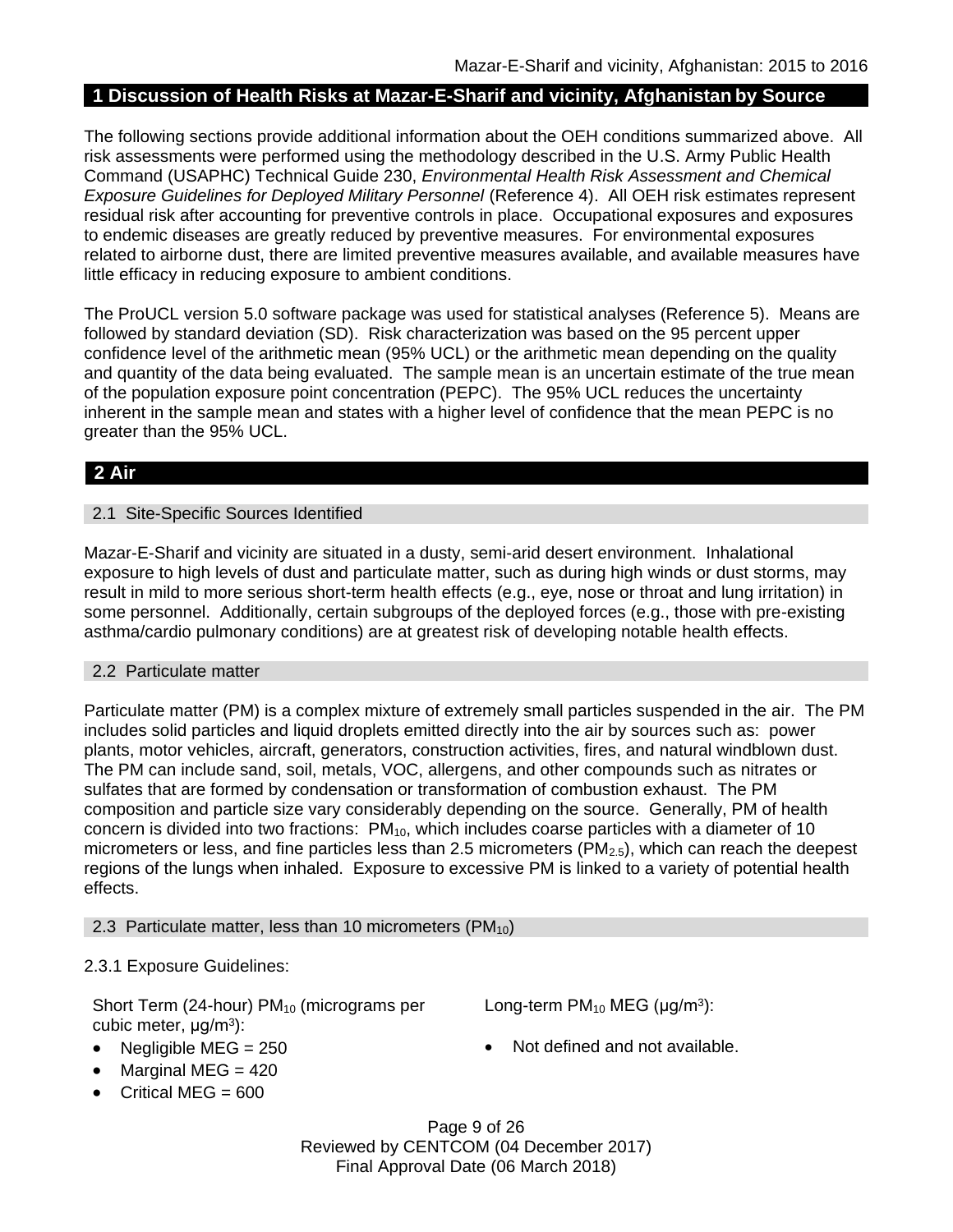2.3.2 Sample data/Notes:

Mazar-E-Sharif and vicinity: No PM<sub>10</sub> samples were available for analysis.

2.3.3 Short-term health risks:

# **Insufficient data to assess risk.**

2.3.4 Long-term health risk:

**Not Evaluated-no available health guidelines.** The U. S. Environmental Protection Agency (EPA) has retracted its long-term standard (National Ambient Air Quality Standards, NAAQS) for PM<sub>10</sub> due to an inability to clearly link chronic health effects with chronic  $PM_{10}$  exposure levels.

2.4 Particulate Matter, less than 2.5 micrometers ( $PM<sub>2.5</sub>$ )

2.4.1 Exposure Guidelines:

Short Term (24-hour)  $PM<sub>2.5</sub>$  ( $\mu$ g/m<sup>3</sup>):

- Negligible MEG = 65 Negligible MEG = 15
- Marginal MEG = 250 Marginal MEG = 65
- $\bullet$  Critical MFG = 500

):  $Long-term (1-year) PM<sub>2.5</sub> MEGs (µg/m<sup>3</sup>):$ 

- 
- 

2.4.2 Sample data/Notes:

Mazar-E-Sharif and vicinity: There were not enough samples to assess risk. One valid  $PM_{2.5}$  air sample was collected in 2016; the PM<sub>2.5</sub> concentration was 36  $\mu$ g/m<sup>3</sup>.

2.4.3 Short-term health risks:

### **Insufficient data to assess risk.**

2.4.4 Long-term health risks:

### **Insufficient data to assess risk.**

2.5 Airborne Metals

2.5.1 Airborne Metals from  $PM_{10}$ 

2.5.1.1 Sample data/Notes:

Mazar-E-Sharif and vicinity: There were not enough samples to assess risk, no  $PM_{10}$  samples were collected.

2.5.1.2 Short-term health risks:

# **Insufficient data to assess risk.**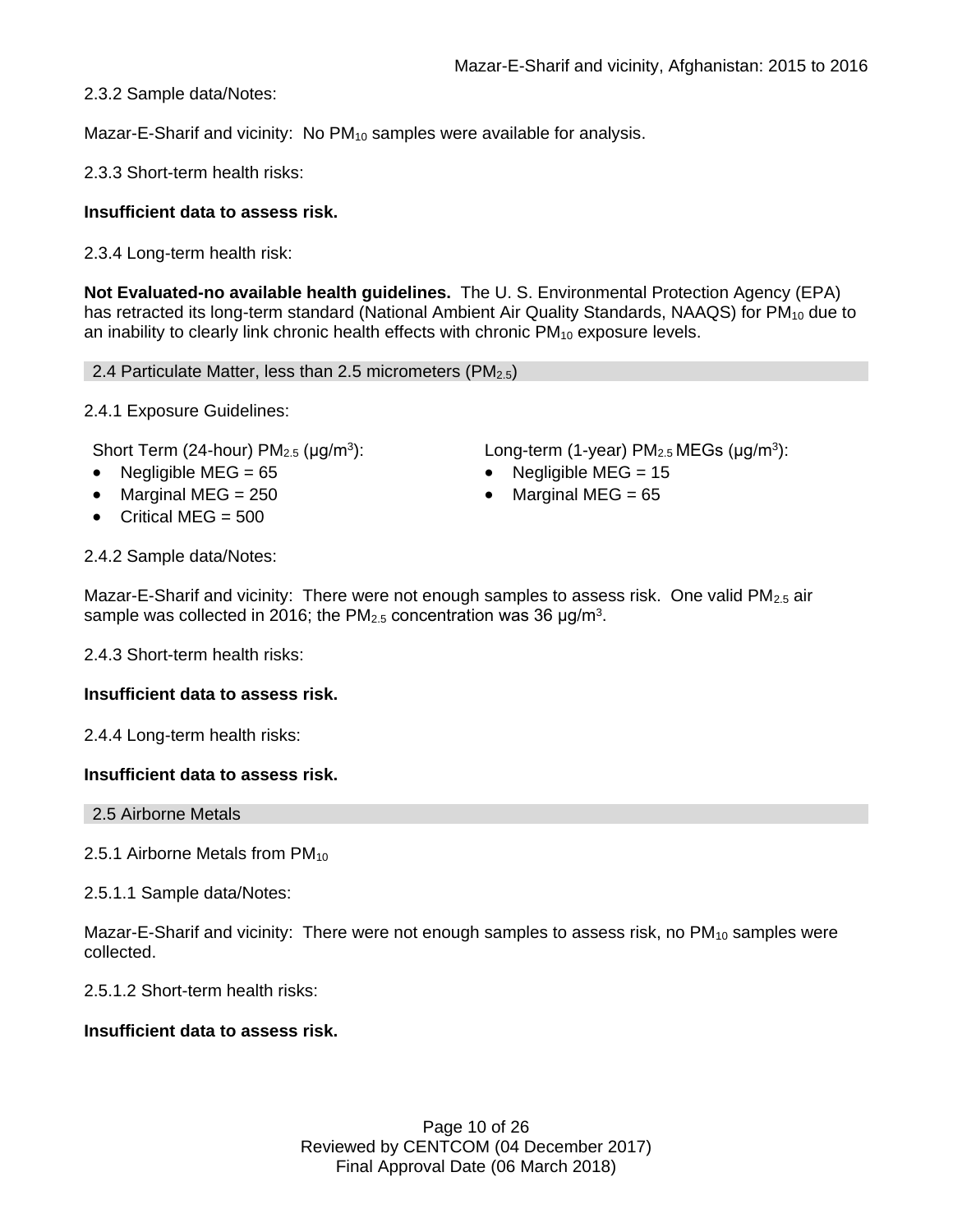2.5.1.3 Long-term health risks:

# **Insufficient data to assess risk.**

2.5.2 Airborne Metals from PM<sub>2.5</sub>

2.5.2.1 Sample data/Notes:

Mazar-E-Sharif and vicinity: A total of one valid  $PM_{2.5}$  airborne metal sample was collected in 2016. There were insufficient samples taken to assess risk. None of the analyzed metals in the collected sample were found at concentrations above the 1-year negligible MEGs.

2.5.2.2 Short-term health risks:

### **Insufficient data to assess risk.**

2.5.2.3 Long-term health risks:

## **Insufficient data to assess risk.**

2.6 Volatile Organic Compounds

2.6.1 Sample data/Notes:

Mazar-E-Sharif and vicinity: There were not enough samples to assess risk, no VOC samples were collected.

2.6.2 Short-term health risks:

### **Insufficient data to assess risk.**

2.6.3 Long-term health risk

### **Insufficient data to assess risk.**

# **3 Soil**

3.1 Site-Specific Sources Identified

3.2 Sample data/Notes:

A total of two valid surface soil samples were collected at Mazar-E-Sharif and vicinity in 2016 to assess OEH health risk to deployed personnel. The primary soil contamination exposure pathways are dermal contact and dust inhalation. For the risk assessment, personnel are assumed to remain at this location for 6 months to 1 year.

3.3 Short-term health risk:

**Not an identified source of health risk**. Currently, sampling data for soil are not evaluated for short term (acute) health risks**.**

> Page 11 of 26 Reviewed by CENTCOM (04 December 2017) Final Approval Date (06 March 2018)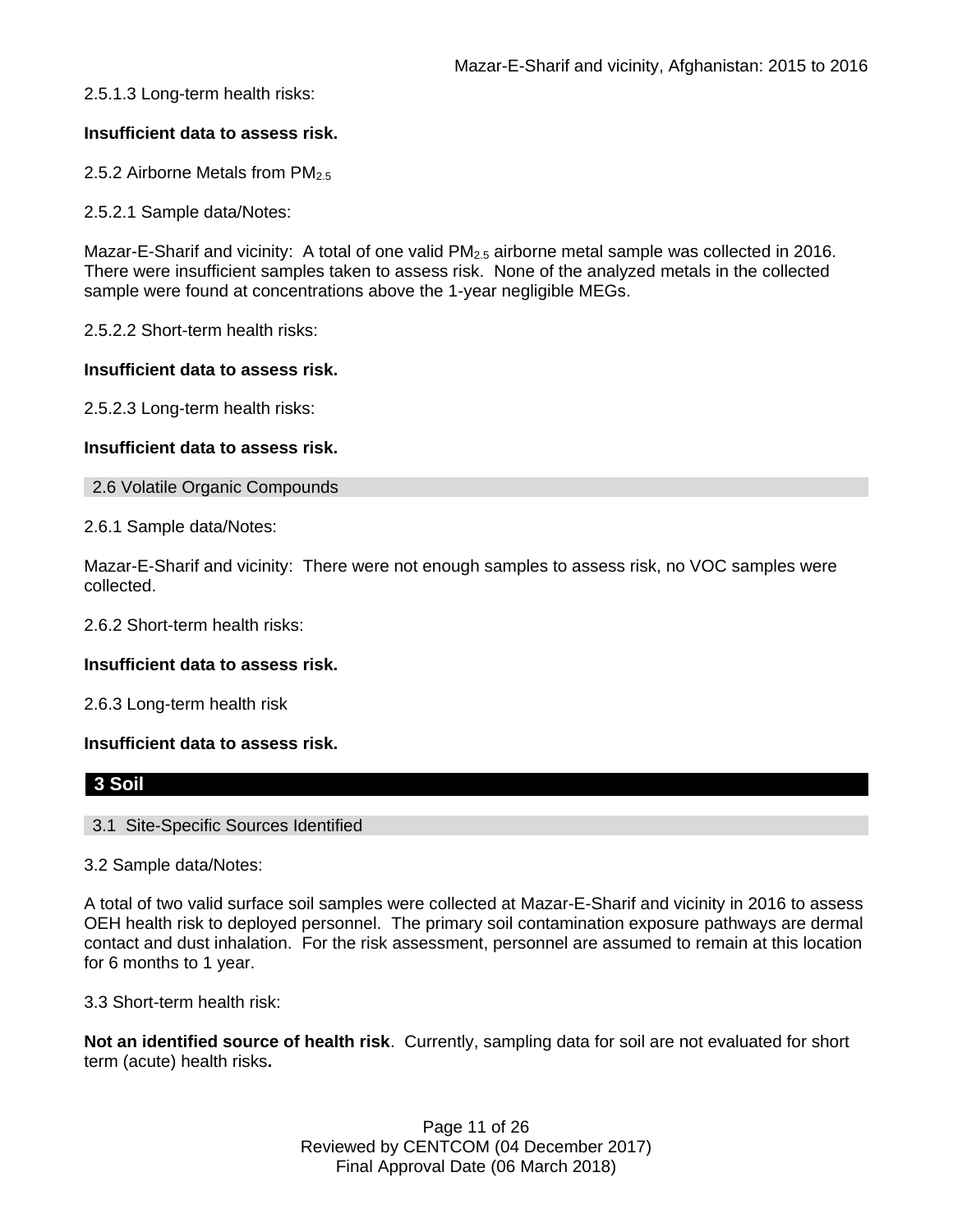## 3.4 Long-term health risk:

**None identified based on available sample data.** No parameters exceeded 1-year Negligible MEGs for dermal contact. The dust inhalation exposure pathway is addressed in Section 2 above.

# **4 Water**

In order to assess the health risk to U.S. personnel from exposure to water in theater, the APHC identified the most probable exposure pathways. These are based on the administrative information provided on the field data sheets submitted with the samples taken over the time period being evaluated. It is assumed that 100% of all U.S. personnel at Mazar-E-Sharif and vicinity were directly exposed to reverse osmosis water purification unit (ROWPU) treated, disinfected fresh bulk water, bottled water, and untreated well water since this classification of water is primarily used for personal hygiene, showering, and for use at vehicle wash racks. There is a possibility that personnel, particularly at small outlying camps, may use water that is not regularly disinfected for showering, personal hygiene, or cleaning. Field data sheets indicate that bottled water is the only approved source of drinking water, however, in instances where bottled water was unavailable, ROWPU treated water was used.

- 4.1 Drinking Water
- 4.1.1 Site-Specific Sources Identified
- 4.1.2 Sample data/Notes:

To assess the potential for adverse health effects to troops, the following assumptions were made about dose and duration: A conservative (protective) assumption was that personnel routinely ingested 5 liters per day (L/day) of bottled water for up to 365 days (1-year).

Mazar-E-Sharif and vicinity: There were not enough samples to assess risk. There was only one valid drinking water sample collected in 2016. None of the analyzed parameters in the collected sample were found above their respective negligible MEGs.

4.1.3 Short-term health risk:

### **Insufficient data to assess risk.**

4.1.4 Long-term health risk:

### **Insufficient data to assess risk.**

#### 4.2 Non-Drinking Water

#### 4.2.1 Site-Specific Sources Identified

Although the primary route of exposure for most microorganisms is ingestion of contaminated water, dermal exposure to some microorganisms, chemicals, and biologicals may also cause adverse health effects. Complete exposure pathways would include brushing teeth, personal hygiene, cooking, providing medical and dental care using a contaminated water supply or during dermal contact at vehicle or aircraft wash racks.

> Page 12 of 26 Reviewed by CENTCOM (04 December 2017) Final Approval Date (06 March 2018)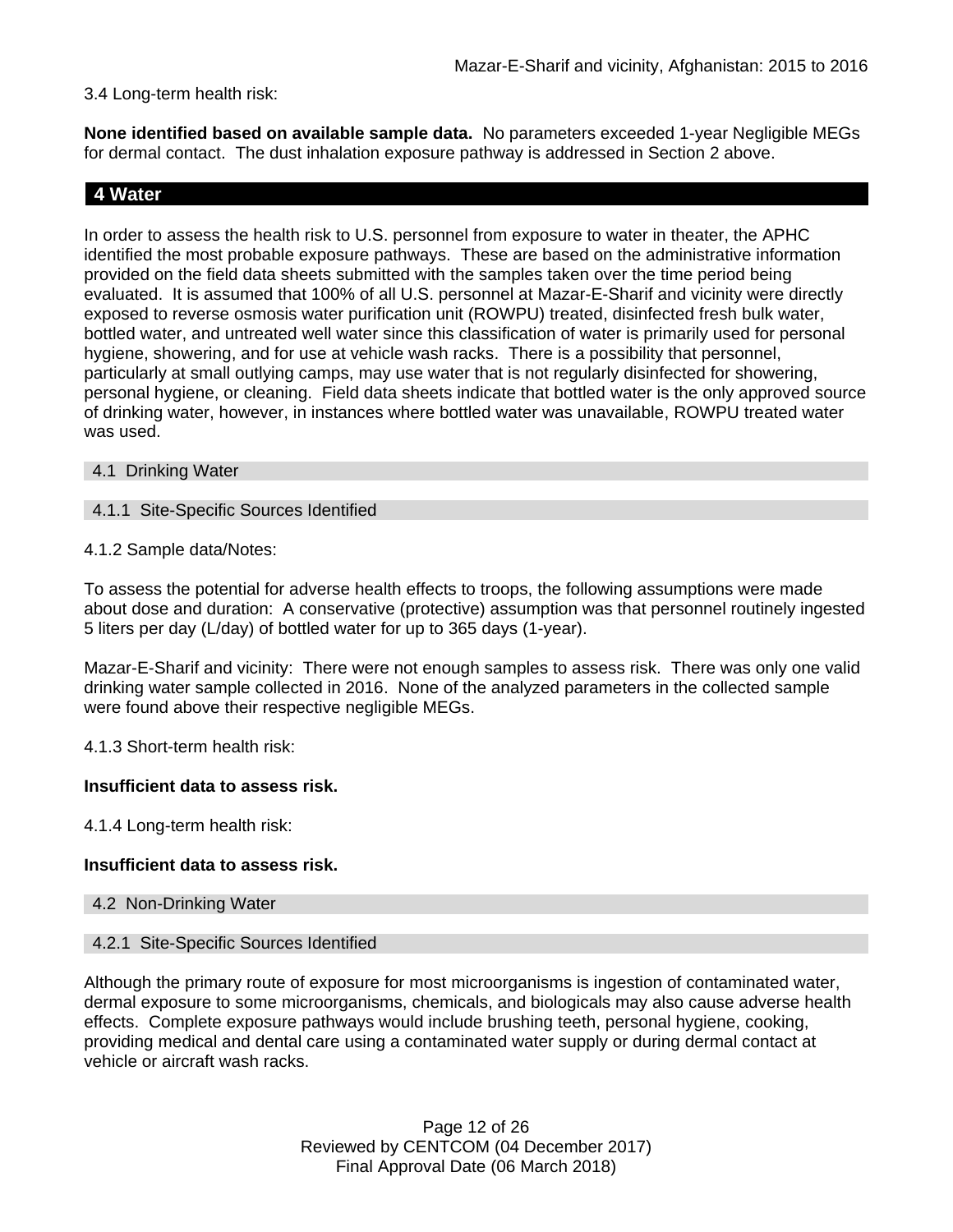#### 4.2.2 Sample data/Notes:

To assess the potential for adverse health effects to troops the following assumptions were made about dose and duration: All U.S. personnel at this location were expected to remain at this site for approximately 1 year. A conservative (protective) assumption is that personnel routinely consumed less than 5L/day of non-drinking water for up to 365 days (1-year). It is further assumed that control measures and/or personal protective equipment were not used.

Mazar-E-Sharif and vicinity: There were not enough samples to assess risk. There was only one valid non-drinking water sample collected in 2016. None of the analyzed parameters in the collected sample were found above their respective negligible MEGs.

4.2.3 Short-term health risks:

#### **Insufficient data to assess risk.**

4.2.4 Long-term health risks:

### **Insufficient data to assess risk.**

# **5 Military Unique**

#### 5.1 Chemical Biological, Radiological Nuclear Weapons

No specific hazard sources were documented in the Defense Occupational and Environmental Health Readiness System (DOEHRS) or the Military Exposure Surveillance Library (MESL) from 11 September 2015 through 31 December 2016 (References 1 and 6).

#### 5.2 Depleted Uranium

No specific hazard sources were documented in the DOEHRS or MESL from 11 September 2015 through 31 December 2016 (References 1 and 6).

#### 5.3 Ionizing Radiation

No specific hazard sources were documented in the DOEHRS or MESL from 11 September 2015 through 31 December 2016 (References 1 and 6).

#### 5.4 Non-Ionizing Radiation

No specific hazard sources were documented in the DOEHRS or MESL from 11 September 2015 through 31 December 2016 (References 1 and 6).

### **6 Endemic Diseases**

This document lists the endemic diseases reported in the region, its specific health risks and severity and general health information about the diseases. CENTCOM Modification (MOD) 12 (Reference 7) lists deployment requirements, to include immunizations and chemoprophylaxis, in effect during the timeframe of this POEMS.

> Page 13 of 26 Reviewed by CENTCOM (04 December 2017) Final Approval Date (06 March 2018)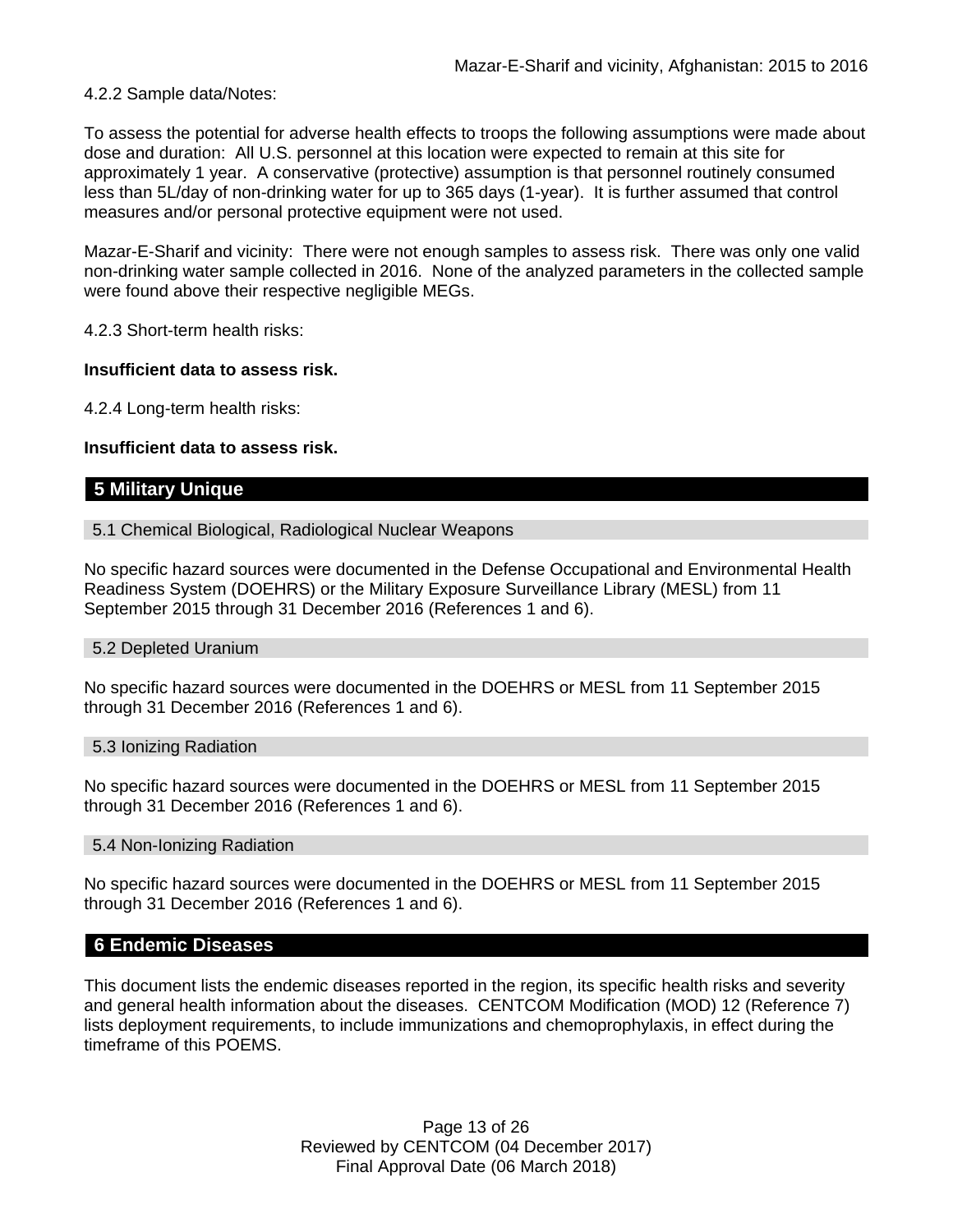#### 6.1 Foodborne and Waterborne Diseases

Foodborne and waterborne diseases in the area are transmitted through the consumption of local food and water. Local unapproved food and water sources (including ice) are heavily contaminated with pathogenic bacteria, parasites, and viruses to which most U.S. Service Members have little or no natural immunity. Effective disease surveillance has been improved to cover the majority of the country since 2009. There is still underreporting of specific disease incidence. Diarrheal diseases are expected to temporarily incapacitate a very high percentage of U.S. personnel within days if local food, water, or ice is consumed. Hepatitis A and typhoid fever infections typically cause prolonged illness in a smaller percentage of unvaccinated personnel. Vaccinations are required for DoD personnel and contractors. In addition, although not specifically assessed in this document, significant outbreaks of viral gastroenteritis (e.g., norovirus) and food poisoning (e.g., *Bacillus cereus*, *Clostridium perfringens*, *Staphylococcus* spp.) may occur. Key disease risks are summarized below:

Mitigation strategies were in place and included consuming food and water from approved sources, vaccinations (when available), frequent hand washing and general sanitation practices.

#### 6.1.1 Diarrheal diseases (bacteriological)

**High, mitigated to Low**: Diarrheal diseases are expected to temporarily incapacitate a very high percentage of personnel (potentially over 50% per month) within days if local food, water, or ice is consumed. Mitigation strategies in place include consumption of approved food, water, and ice; hand washing; and applied food/water safety mechanisms. Field conditions (including lack of hand washing and primitive sanitation) may facilitate person-to-person spread and epidemics. Typically diarrheal diseases are a mild disease treated in an outpatient setting with recovery and return to duty in less than 72 hours with appropriate therapy. A small proportion of infections may require greater than 72 hours limited duty, or hospitalization.

#### 6.1.2 Hepatitis A, typhoid/paratyphoid fever, and diarrhea-protozoal

**High, mitigated to Low**: Unmitigated health risk to U.S. personnel is High year round for hepatitis A and typhoid/paratyphoid fever, and Moderate for diarrhea-protozoal. Mitigation strategies in place include immunization, consumption of approved food, water, and ice; hand washing; and applied food/water safety mechanisms. U.S. Personnel did not drink untreated water, and vaccination for Hepatitis A is required for deployment into the CENTCOM Area or Responsibility (AOR). Hepatitis A, typhoid/paratyphoid fever, and diarrhea-protozoal disease may cause prolonged illness in a small percentage of personnel (less than 1% per month). Although much rarer, other potential diseases in this area that are also considered a Moderate risk include: hepatitis E, diarrhea-cholera, and brucellosis.

## 6.1.3 Polio

**Low**: Potential health risk to U.S. personnel is Low. Despite a concerted global eradication campaign, poliovirus continues to affect children and adults in Afghanistan. Polio is a highly infectious disease that invades the nervous system. The virus is transmitted by person-to-person, typically by hands, food or water contaminated with fecal matter or through direct contact with the infected person's saliva. An infected person may spread the virus to others immediately before and about 1 to 2 weeks after symptoms appear. The virus can live in an infected person's feces for many weeks. About 90% of people infected have no symptoms and about 1% develops a very severe illness leading to muscle weakness, difficulty breathing, paralysis, and sometimes death. People who do not have symptoms can still pass the virus to others and make them sick.

> Page 14 of 26 Reviewed by CENTCOM (04 December 2017) Final Approval Date (06 March 2018)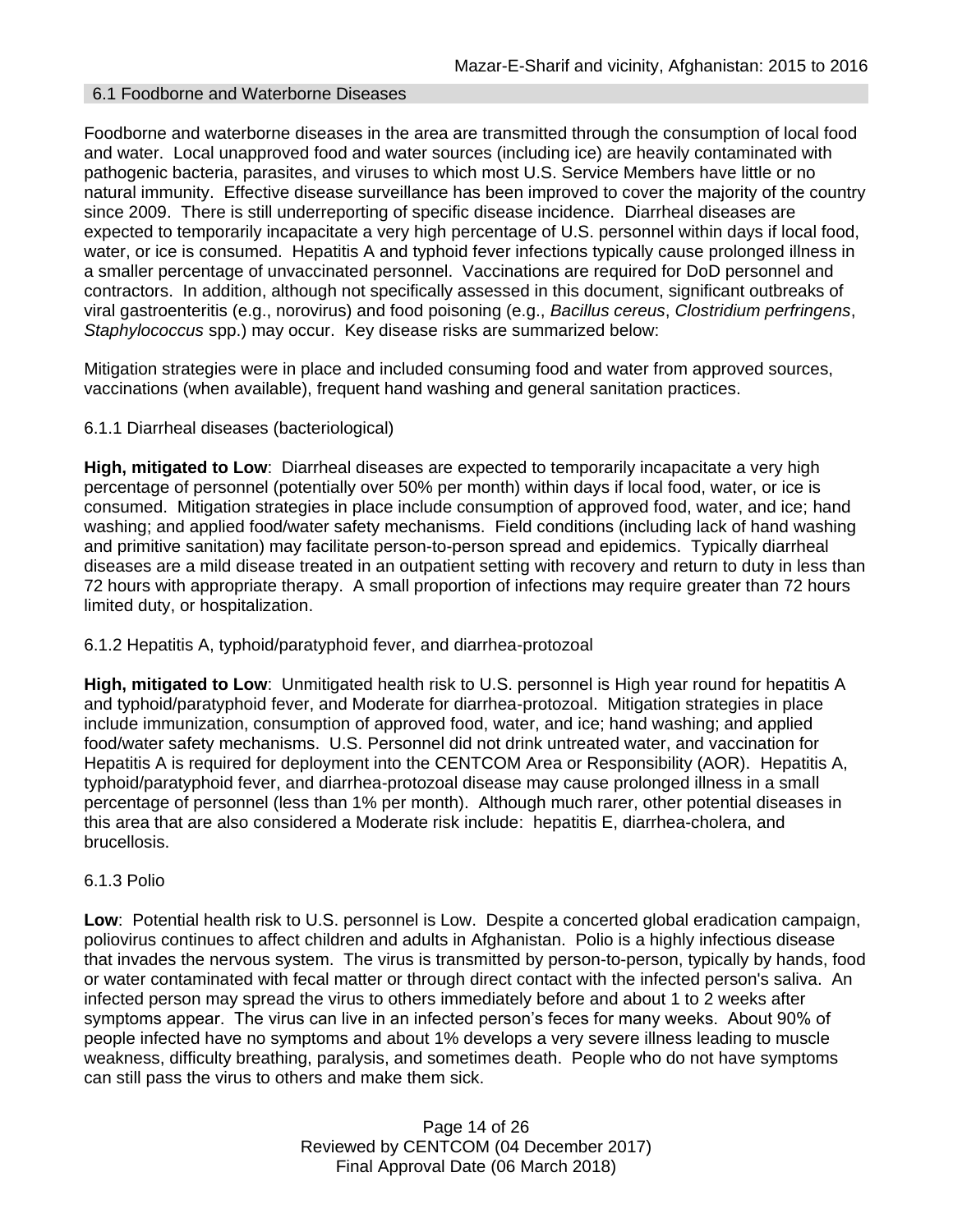## 6.1.4 Short-term Health Risks:

**Variable, unmitigated; Low, mitigated**: The overall unmitigated short-term risk associated with foodborne and waterborne diseases are considered High (bacterial diarrhea, hepatitis A, typhoid/paratyphoid fever) to Moderate (diarrhea-cholera, diarrhea-protozoal, brucellosis, and hepatitis E) to Low (polio) if local food or water is consumed. Preventive Medicine measures reduced the risk to Low. Confidence in the health risk estimate is high.

### 6.1.5 Long-term Health Risks:

## **None identified based on available data.**

### 6.2 Arthropod Vector-Borne Diseases

During the warmer months, the climate and ecological habitat support populations of arthropod vectors, including mosquitoes, ticks, mites, and sandflies. Significant disease transmission is sustained countrywide, including urban areas. Malaria, the major vector-borne health risk in Afghanistan, is capable of debilitating a high percentage of personnel for up to a week or more. Mitigation strategies were in place and included proper wear of treated uniforms, application of repellent to exposed skin, and use of bed nets and chemoprophylaxis (when applicable). Additional methods included the use of pesticides, reduction of pest/breeding habitats, and engineering controls.

### 6.2.1 Malaria

**High, mitigated to Low:** Potential unmitigated risk to U.S. personnel is High during warmer months (typically April through November) but reduced to Low with mitigation measures. Malaria incidents are often associated with the presence of agriculture activity, including irrigation systems and standing water, which provide breeding habitats for vectors. A small number of cases may occur among personnel exposed to mosquito (Anopheles spp.) bites. Malaria incidents may cause debilitating febrile illness typically requiring 1 to 7 days of inpatient care, followed by return to duty. Severe cases may require intensive care or prolonged convalescence. Mitigation strategies in place include Individual Protective Measure practices, taking Malaria chemoprophylaxis, permethrin treated uniforms, pesticides, reduction of pest/breading habitats, and engineering controls.

### 6.2.2 Leishmaniasis

**Moderate, mitigated to Low**: The disease risk is Moderate during the warmer months when sandflies are most prevalent, but reduced to low with mitigation measures. Mitigation strategies in place include Individual Protective Measures (IPM) practices, permethrin treated uniforms, pesticides, reduction of pest/breeding habitats, and engineering controls. Leishmaniasis is transmitted by sand flies. A small number of cases (less than 1% per month attack rate) could occur among personnel exposed to sandfly bites in areas with infected people, rodents, dogs, or other reservoir animals. In groups of personnel exposed to heavily infected sandflies in focal areas, attack rates can be very high (over 50%). There are two forms of the disease; cutaneous (acute form) and visceral (a more latent form of the disease). The leishmaniasis parasites may survive for years in infected individuals and this infection may go unrecognized by physicians in the U.S. when infections become symptomatic years later. Cutaneous infection is unlikely to be debilitating, though lesions may be disfiguring. Visceral leishmaniasis disease can cause severe febrile illness which typically requires hospitalization with convalescence over 7 days.

> Page 15 of 26 Reviewed by CENTCOM (04 December 2017) Final Approval Date (06 March 2018)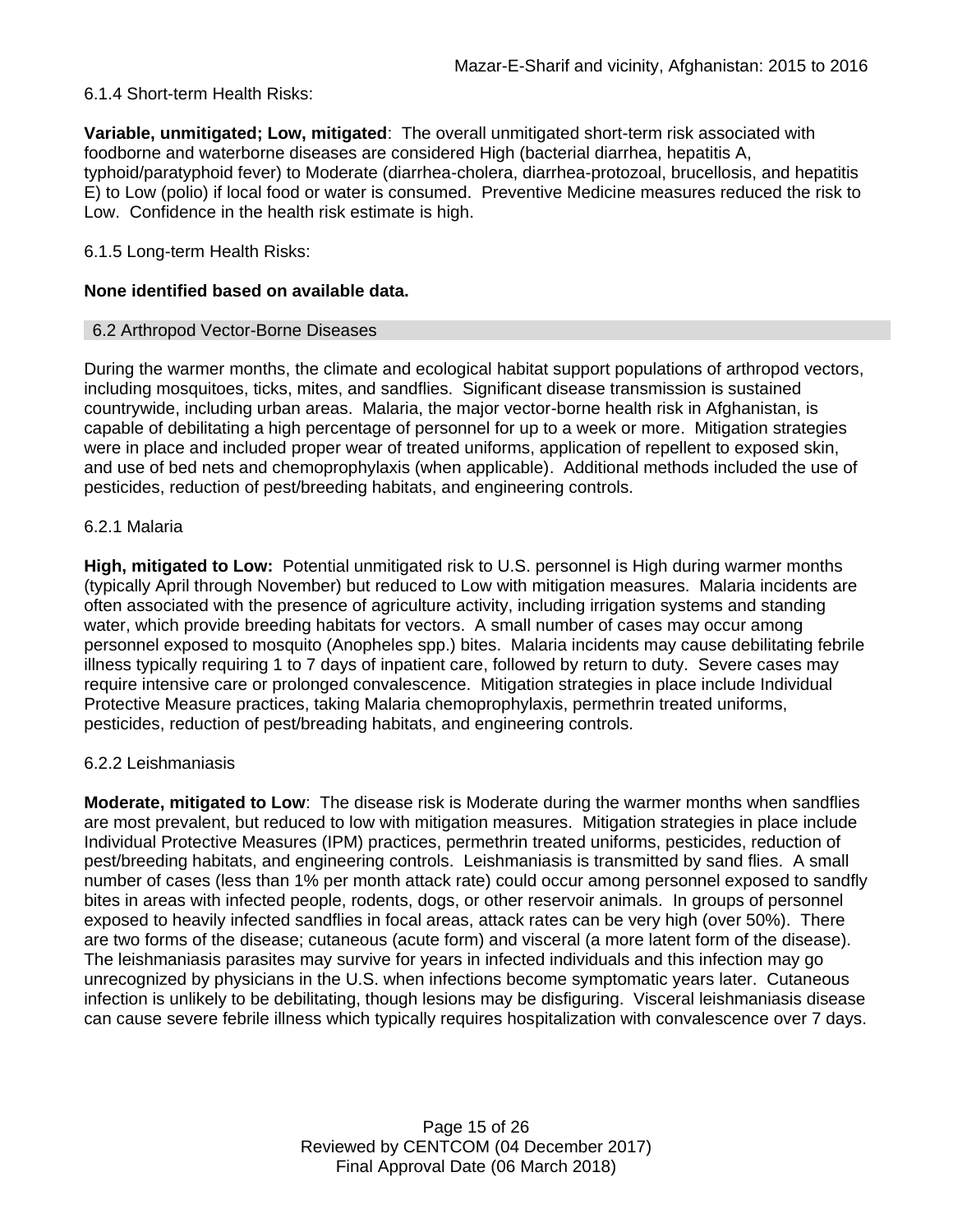## 6.2.3 Crimean-Congo hemorrhagic fever

**High, mitigated to Low**: Unmitigated risk is High, but reduced to low with mitigation measures. Crimean-Congo hemorrhagic fever occurs in a small number of cases (less than 1% per month attack rate) and is transmitted by tick bites or occupational contact with blood or secretions from infected animals. The disease typically requires intensive care with fatality rates from 5% to 50%.

#### 6.2.4 Sandfly fever

**Moderate, mitigated to Low**: Sandfly fever has a Moderate risk with potential disease rates from 1% to 10% per month; under worst case conditions, disease rates can be as high as 50%. Mitigation measures reduced the risk to low. The disease is transmitted by sandflies and occurs more commonly in children, though adults are still at risk. Sandfly fever disease typically results in debilitating febrile illness requiring 1 to 7 days of supportive care followed by return to duty.

### 6.2.5 Plague

**Low:** Potential health risk to U.S. personnel is Low year round. Bubonic plague typically occurs as sporadic cases among people who come in contact with wild rodents and their fleas during work, hunting, or camping activities. Outbreaks of human plague are rare and typically occur in crowded urban settings associated with large increases in infected commensal rats (*Rattus rattus*) and their flea populations. Some untreated cases of bubonic plague may develop into secondary pneumonic plague. Respiratory transmission of pneumonic plague is rare but has the potential to cause significant outbreaks. Close contact is usually required for transmission. In situations where respiratory transmission of plague is suspected, weaponized agent must be considered. Extremely rare cases (less than 0.01% per month attack rate) could occur. Incidence could result in potentially severe illness which may require more than 7 days of hospitalization and convalescence.

### 6.2.6 Typhus-miteborne (scrub typhus)

**Moderate, mitigated to Low:** Potential health risk to U.S. personnel is Moderate during warmer months (typically March through November) when vector activity is highest. Mitigation measures reduced the risk to low. Mite-borne typhus is a significant cause of febrile illness in local populations with rural exposures in areas where the disease is endemic. Large outbreaks have occurred when non-indigenous personnel such as military forces enter areas with established local transmission. The disease is transmitted by the larval stage of trombiculid mites (chiggers), which are typically found in areas of grassy or scrubby vegetation, often in areas which have undergone clearing and regrowth. Habitats may include sandy beaches, mountain deserts, cultivated rice fields, and rain forests. Although data are insufficient to assess potential disease rates, attack rates can be very high (over 50%) in groups of personnel exposed to heavily infected "mite islands" in focal areas. The disease can cause debilitating febrile illness typically requiring 1 to 7 days of inpatient care, followed by return to duty.

### 6.2.7 West Nile fever

**Low**: West Nile fever is present. The disease is maintained by the bird population and transmitted to humans via mosquito vector. Typically, infections in young, healthy adults were asymptomatic although fever, headache, tiredness, body aches (occasionally with a skin rash on trunk of body), and swollen lymph glands can occur. This disease is associated with a low risk estimate.

> Page 16 of 26 Reviewed by CENTCOM (04 December 2017) Final Approval Date (06 March 2018)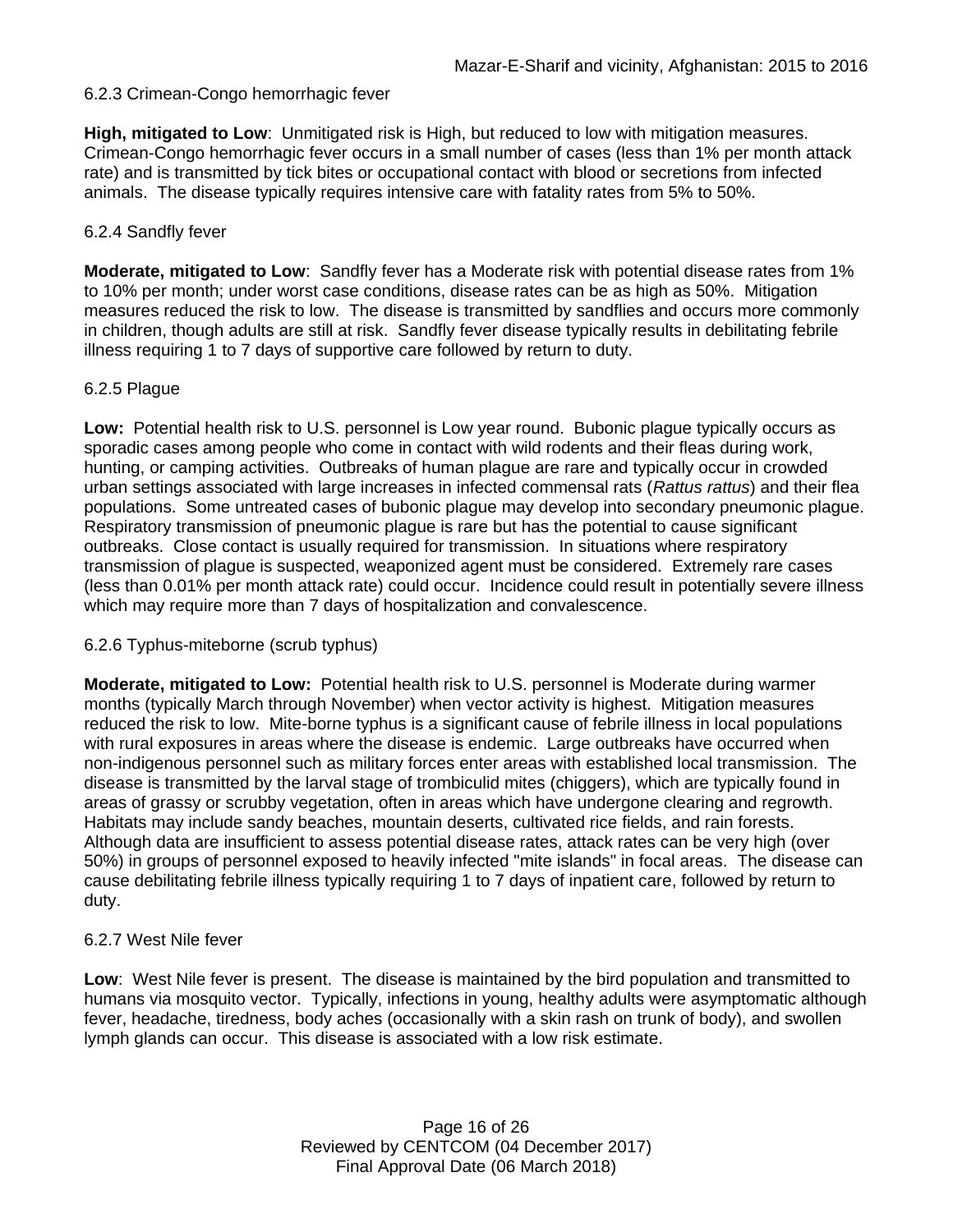### 6.2.8 Short-term health risks:

**Variable, unmitigated; Low, mitigated**:The unmitigated health risk estimate is High for malaria (infection rate of less than 1% per month) and Crimean-Congo hemorrhagic fever, Moderate for leishmaniasis-cutaneous (acute), sandfly fever, typhus-miteborne; and Low for, the plague and West Nile fever. Health risk is reduced to low by proper wear of the uniform, application of repellent to exposed skin, and appropriate chemoprophylaxis. Confidence in health risk estimate was high.

## 6.2.9 Long-term health risks:

**Low:** The unmitigated risk is moderate for leishmaniasis-visceral (chronic). Risk is reduced to Low by proper wear of the uniform and application of repellent to exposed skin. Confidence in the risk estimate is high.

### 6.3 Water Contact Diseases

Operations or activities that involve extensive water contact may result in personnel being temporarily debilitated with leptospirosis in some locations. Leptospirosis health risk typically increases during flooding. In addition, although not specifically assessed in this document, bodies of surface water are likely to be contaminated with human and animal waste. Activities such as wading or swimming may result in exposures to enteric diseases such as diarrhea and hepatitis via incidental ingestion of water. Prolonged water contact also may lead to the development of a variety of potentially debilitating skin conditions such as bacterial or fungal dermatitis. Mitigation strategies were in place and included avoiding water contact and recreational water activities, proper wear of uniform (especially footwear), and protective coverings for cuts/abraded skin.

## 6.3.1 Leptospirosis

**Moderate, mitigated to Low**: Human infections occur seasonally (typically April through November) through exposure to water or soil contaminated by infected animals and is associated with wading, and swimming in contaminated, untreated open water. The occurrence of flooding after heavy rainfall facilitates the spread of the organism because as water saturates the environment, *Leptospira* spp. present in the soil passes directly into surface waters. *Leptospira* spp. can enter the body through cut or abraded skin, mucous membranes, and conjunctivae. Infection may also occur from ingestion of contaminated water. The acute, generalized illness associated with infection may mimic other tropical diseases (for example, dengue fever, malaria, and typhus), and common symptoms include fever, chills, myalgia, nausea, diarrhea, cough, and conjunctival suffusion. Manifestations of severe disease can include jaundice, renal failure, hemorrhage, pneumonitis, and hemodynamic collapse. Recreational activities involving extensive water contact may result in personnel being temporarily debilitated with leptospirosis. Incidence could result in debilitating febrile illness typically requiring 1 to 7 days of inpatient care, followed by return to duty; some cases may require prolonged convalescence. Mitigation strategies in place include avoiding water contact and recreational water activities; proper wear of uniform, especially footwear, and protective coverings for cuts/abraded skin. This disease is associated with a Moderate health risk estimate.

# 6.3.2 Short-term health risks:

**Variable, unmitigated; Low, mitigated**:Unmitigated Health risk of leptospirosis is Moderate during warmer months. Mitigation measures reduce the risk to Low. Confidence in the health risk estimate is high.

> Page 17 of 26 Reviewed by CENTCOM (04 December 2017) Final Approval Date (06 March 2018)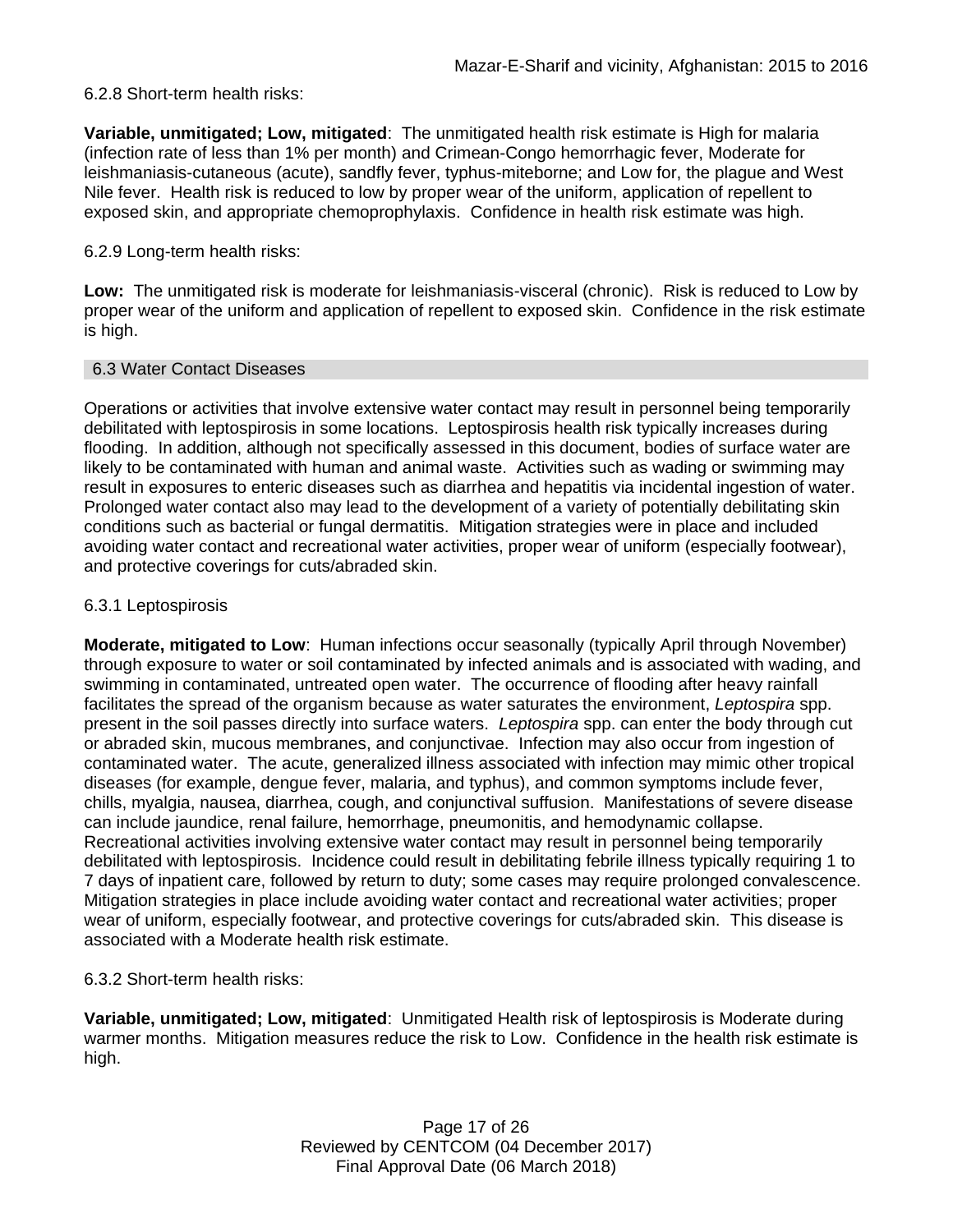## 6.3.3 Long-term health risks:

## **None identified based on available data.**

### 6.4 Respiratory Diseases

Although not specifically assessed in this document, deployed U.S. Forces may be exposed to a wide variety of common respiratory infections in the local population. These include influenza, pertussis, viral upper respiratory infections, viral and bacterial pneumonia, measles, and others. The U.S. military populations living in close-quarter conditions are at risk for substantial person-to-person spread of respiratory pathogens. Influenza is of particular concern because of its ability to debilitate large numbers of unvaccinated personnel for several days. Mitigation strategies were in place and included routine medical screenings, vaccination, enforcing minimum space allocation in housing units, implementing head-to-toe sleeping in crowded housing units, implementation of proper personal protective equipment when necessary for healthcare providers and detention facility personnel.

### 6.4.1 TB

**Moderate, mitigated to Low:** Potential health risk to U.S. personnel is Moderate, mitigated to Low, year round. Transmission typically requires close and prolonged contact with an active case of pulmonary or laryngeal TB, although it also can occur with more incidental contact. Individuals with prolonged indoor exposure to the local population are at increased risk for latent TB infection.

### 6.4.2 Meningococcal meningitis

**Low:** Meningococcal meningitis poses a Low risk and is transmitted from person to person through droplets of respiratory or throat secretions. Close and prolonged contact facilitates the spread of this disease. Meningococcal meningitis is potentially a very severe disease typically requiring intensive care; fatalities may occur in 5-15% of cases.

### 6.4.3 Middle East respiratory syndrome coronavirus (MERS-CoV)

**Low:** Although no cases have been reported in Afghanistan, Middle East respiratory syndrome coronavirus (MERS-CoV) is known to occur within the region. Most MERS patients developed severe acute respiratory illness with symptoms of fever, cough and shortness of breath. MERS-CoV has spread from ill people to others through close contact, such as caring for or living with an infected person. The incubation period for MERS-CoV is usually about 5 to 6 days, but can range from 2 to 14 days. Currently, there is no vaccine to prevent MERS-CoV infection.

### 6.4.4 Short-term health risks:

**Variable, unmitigated; Low, mitigated**:Moderate (TB) to Low (for meningococcal meningitis and MERS-CoV). Overall risk was reduced to Low with mitigation measures. Confidence in the health risk estimate is high.

6.4.5 Long-term health risks:

**None identified based on available data.** Tuberculosis is evaluated as part of the post deployment health assessment. A TB skin test is required post-deployment if potentially exposed and is based upon individual service policies.

> Page 18 of 26 Reviewed by CENTCOM (04 December 2017) Final Approval Date (06 March 2018)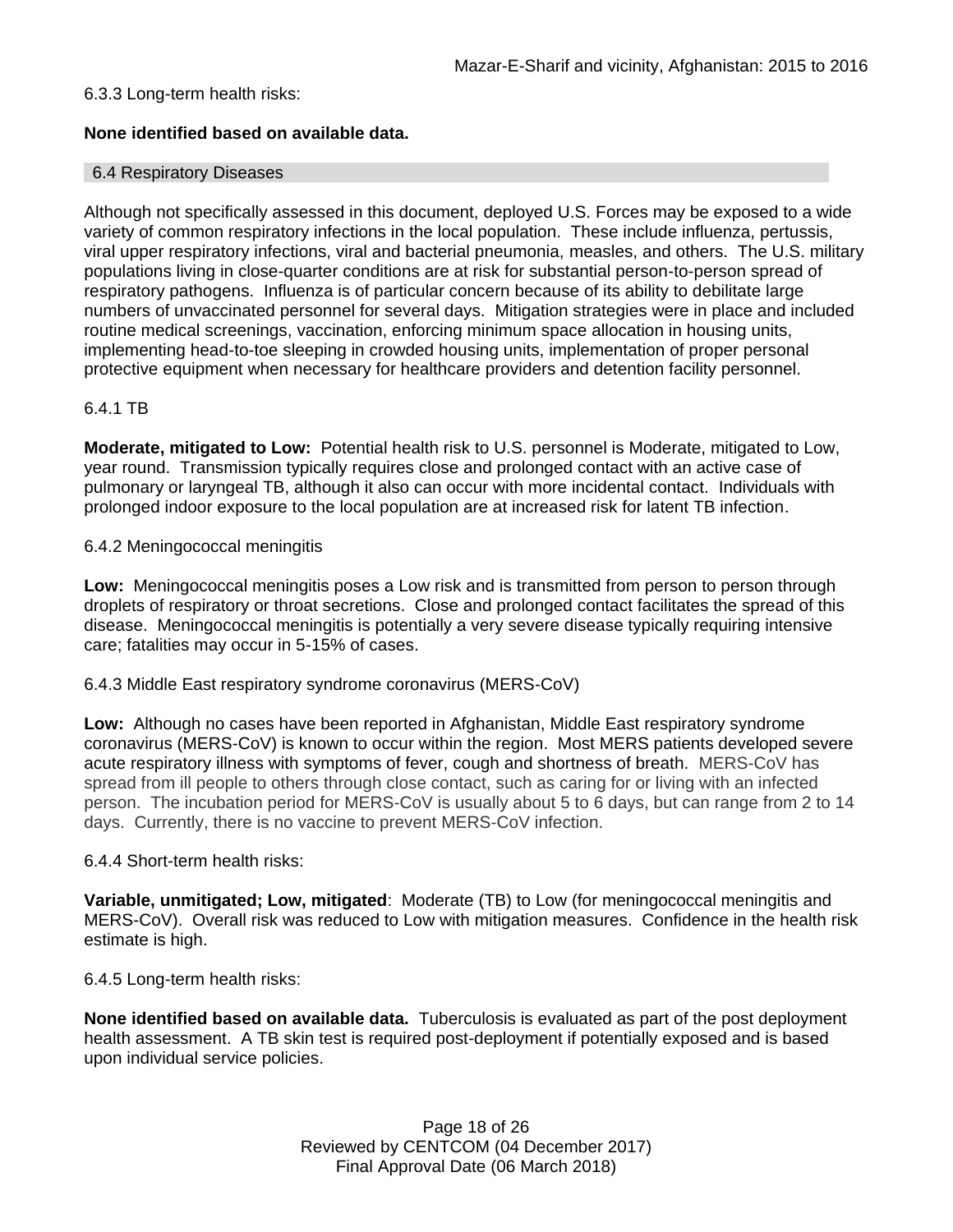### 6.5 Animal-Contact Diseases

# 6.5.1 Rabies

**Moderate, mitigated to Low:** Rabies posed a year-round moderate risk. Occurrence in local animals was well above U.S. levels due to the lack of organized control programs. Dogs are the primary reservoir of rabies in Afghanistan, and a frequent source of human exposure. Rabies is transmitted by exposure to the virus-laden saliva of an infected animal, typically through bites, but could occur from scratches contaminated with the saliva. A U.S. Army Soldier deployed to Afghanistan from May 2010 to May 2011 died of rabies in New York on 31 August 2011 (Reference 8). Laboratory results indicated the Soldier was infected from contact with a dog while deployed. Although the vast majority (>99%) of persons who develop rabies disease will do so within a year after a risk exposure, there have been rare reports of individuals presenting with rabies disease up to six years or more after their last known risk exposure. Mitigation strategies included command emphasis of CENTCOM GO 1C, reduction of animal habitats, active pest management programs, and timely treatment of feral animal scratches/bites.

## 6.5.2 Anthrax

**Low:** Anthrax cases are rare in indigenous personnel, and pose a Low risk to U.S. personnel. Anthrax is a naturally occurring infection; cutaneous anthrax is transmitted by direct contact with infected animals or carcasses, including hides. Eating undercooked infected meat may result in contracting gastrointestinal anthrax. Pulmonary anthrax is contracted through inhalation of spores and is extremely rare. Mitigation measures included consuming approved food sources, proper food preparation and cooking temperatures, avoidance of animals and farms, dust abatement when working in these areas, vaccinations, and proper PPE for personnel working with animals.

### 6.5.3 Q-Fever

**Moderate, mitigated to Low:** Potential health risk to U.S. personnel is Moderate, but mitigated to Low, year round. Rare cases are possible among personnel exposed to aerosols from infected animals, with clusters of cases possible in some situations. Significant outbreaks (affecting 1-50%) can occur in personnel with heavy exposure to barnyards or other areas where animals are kept. Unpasteurized milk may also transmit infection. The primary route of exposure is respiratory, with an infectious dose as low as a single organism. Incidence could result in debilitating febrile illness, sometimes presenting as pneumonia, typically requiring 1 to 7 days of inpatient care followed by return to duty. Mitigation strategies in place as listed in paragraph 6.5.2 except for vaccinations.

### 6.5.4 Avian influenza

**Low:** Potential health risk to U.S. personnel is Low. Although avian influenza (AI) is easily transmitted among birds, bird-to-human transmission is extremely inefficient. Human-to-human transmission appears to be exceedingly rare, even with relatively close contact. Extremely rare cases (less than 0.01% per month attack rate) could occur. Incidence could result in very severe illness with fatality rate higher than 50 percent in symptomatic cases. Mitigation strategies included avoidance of birds/poultry and proper cooking temperatures for poultry products.

### 6.5.5 Short-term health risks:

**Variable, unmitigated; Low, mitigated**:The short-term unmitigated risk is Moderate for rabies and Qfever, to Low for anthrax and avian influenza. Mitigation measures reduced the overall risk to Low. Confidence in risk estimate is high.

> Page 19 of 26 Reviewed by CENTCOM (04 December 2017) Final Approval Date (06 March 2018)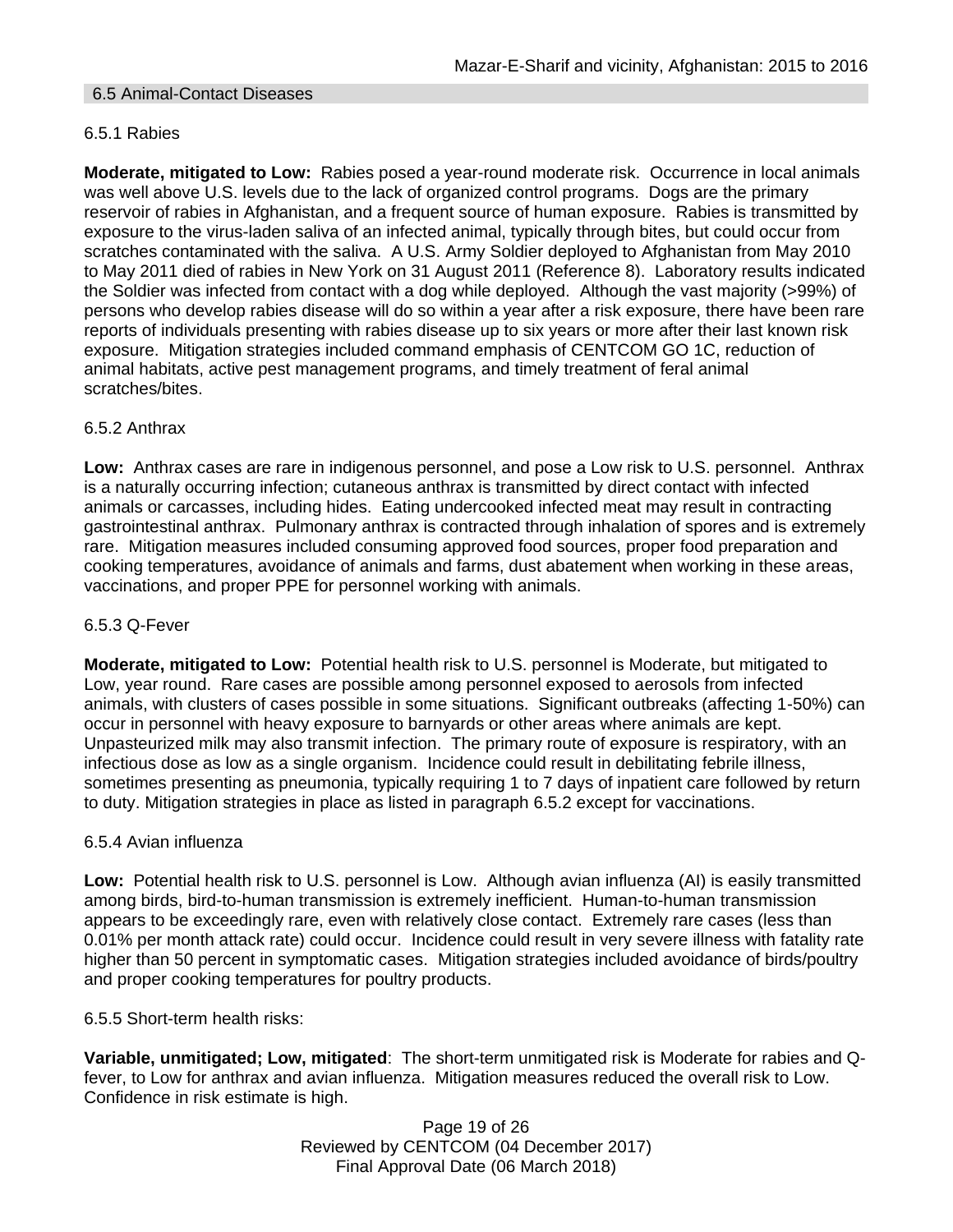6.5.6 Long-term health risks:

**Low:** A Low long term risk exists for rabies because, in rare cases, the incubation period for rabies can be several years.

## 6.6 Soil-transmitted helminths (hookworm, strongyloidiasis, cutaneous larva migrans)

**Moderate, mitigated to Low:** Potential health risk to U.S. personnel is Moderate during warmer months (typically March through November) when vector activity is highest. Mitigation measures reduced the risk to low. A small number of cases (less than 1% per month attack rate) could occur among personnel with direct skin exposure to soil contaminated with human or animal feces (including sleeping on bare ground, walking barefoot). Initial skin symptoms typically are mild and are not debilitating. However, systemic symptoms of fever, cough, abdominal pain, nausea, and diarrhea may develop weeks to months after initial infection with hookworm or *Strongyloides* spp. More severe infections with high worm burden may be debilitating in some cases. Rates of infection in U.S. personnel will be highly variable, depending on specific local environmental conditions. Rates of infection in U.S. personnel are expected to be less than 1 percent per month in most locations. However, rates in some focal areas with heavily contaminated soil could exceed 1 percent per month.

6.6.1 Short-term health risks:

**Variable, unmitigated; Low, mitigated**:Moderate for soil transmitted helminthes. Overall risk was reduced to Low with mitigation measures. Confidence in the health risk estimate is high.

6.6.2 Long-term health risks:

# **None identified based on available data.**

### **7 Venomous Animals**

All information was taken directly from the Armed Forces Pest Management Board (Reference 9) and the Clinical Toxinology Resources web site from the University of Adelaide, Australia (Reference 10). The species listed below have home ranges that overlap the location of Mazar-E-Sharif and vicinity, and may present a health risk if they are encountered by personnel. See Section 9 for more information about pesticides and pest control measures.

# 7.1 Spiders

 *Latrodectus dahlia* (widow spider): Severe envenoming possible, potentially lethal. However, venom effects are mostly minor and even significant envenoming is unlikely to be lethal.

# 7.2 Scorpions

 *Androctonus afghanus*, *Androctonus amoreuxi,* and *Androctonus baluchicus*: Severe envenoming possible, potentially lethal. Severe envenoming may produce direct or indirect cardio toxicity, with cardiac arrhythmias and cardiac failure. Hypovolaemic hypotension possible in severe cases due to fluid loss through vomiting and sweating.

 *Afghanobuthus nuamanni*, *Compsobuthus rugosulus, Compsobuthus tofti, Mesobuthus caucasicus, Mesobuthus eupeus, Mesobuthus macmahoni, Orthochirus bicolor, Orthochirus pallidus,* and *Orthochirus scrobiculosus*: There are a number of dangerous Buthid scorpions, but there are also

Page 20 of 26 Reviewed by CENTCOM (04 December 2017) Final Approval Date (06 March 2018)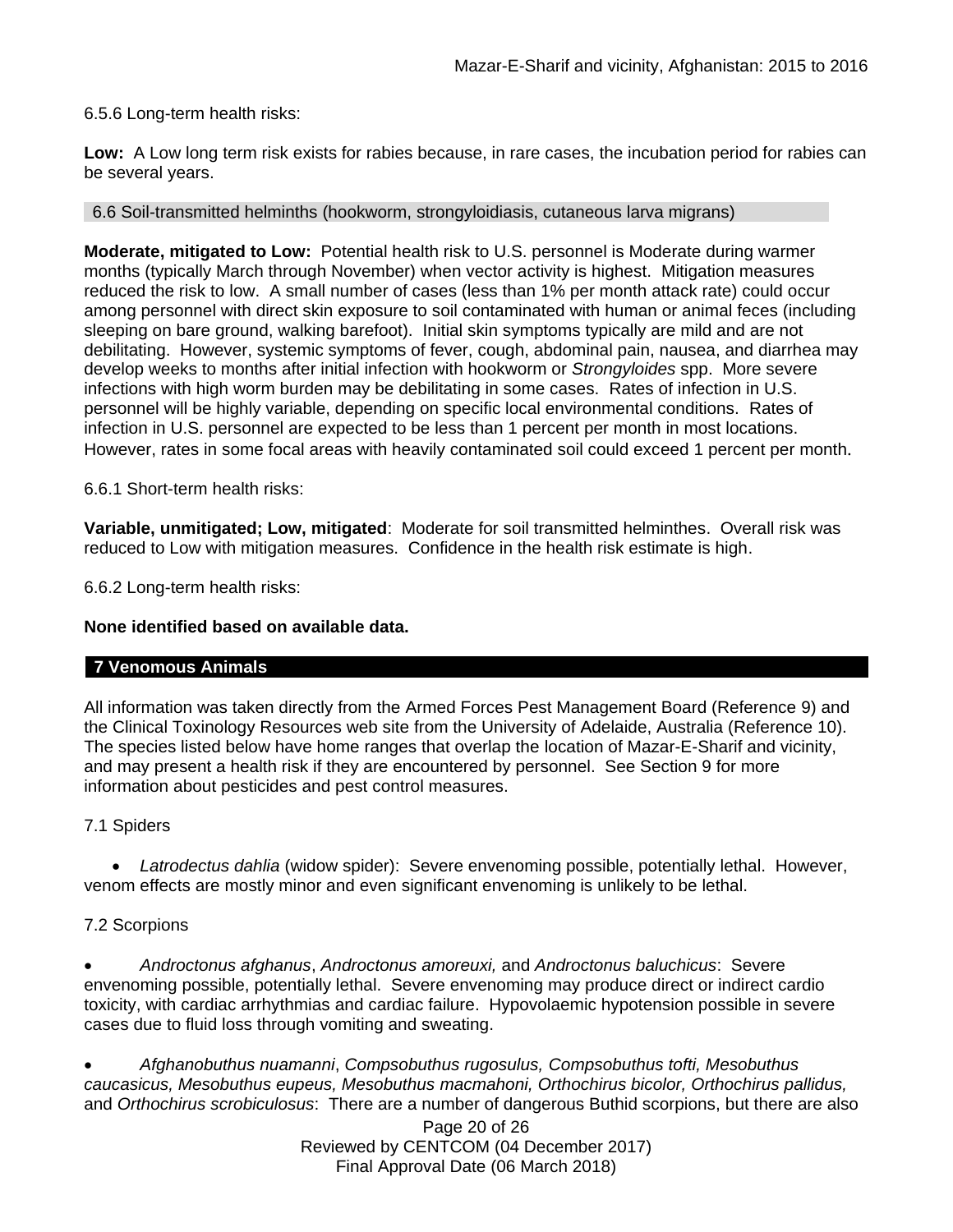some known to cause minimal effects only. Without clinical data it is unclear where these species fit within that spectrum.

 *Hottentotta alticola* and *Hottentotta saulcyi*: Moderate envenoming possible but unlikely to prove lethal. Stings by these scorpions are likely to cause only short lived local effects, such as pain, without systemic effects.

 *Scorpiops lindbergi*: Mild envenoming only, not likely to prove lethal. Stings by these scorpions are likely to cause only short lived local effects, such as pain, without systemic effects.

# 7.3 Snakes

 *Echis carinatus multisquamatus* (central Asian saw-scaled viper) and *Gloydius halys* (Haly's pit viper): Severe envenoming possible, potentially lethal. Bites may cause moderate to severe coagulopathy and haemorrhagins causing extensive bleeding.

 *Macrovipera lebetina obtuse* (Levant blunt-nosed viper) and *Macrovipera lebetina turanica*  (Turan blunt-nosed viper): Severe envenoming possible, potentially lethal. Bites may cause mild to severe local effects, shock & coagulopathy.

 *Gloydius himalayanus* (Himalayan pit viper): Potentially lethal envenoming, though unlikely, cannot be excluded. Bites cause local and sometimes systemic effects including necrosis, coagulopathy, and renal failure.

7.4 Short-term health risk:

**Low.** If encountered, effects of venom vary with species from mild localized swelling (e.g., widow spider) to potentially lethal effects (e.g., *Androctonus baluchicus*). See effects of venom above. Mitigation strategies included avoiding contact, proper wear of uniform (especially footwear), and timely medical treatment. Confidence in the health risk estimate is low (Reference 4, Table 3-6).

7.5 Long-term health risk:

# **None identified.**

# **8 Heat/Cold Stress**

# 8.1 Heat

Summer (June - September) monthly mean temperatures range from 63 degrees Fahrenheit (°F) to 102°F with an average temperature of 85°F based on historical climatological data from the U.S. Air Force Combat Climatology Center, 14<sup>th</sup> Weather Squadron. The health risk of heat stress/injury based on temperatures alone is Low (< 78 °F) from October – April and extremely high ( $\geq 88$ °F) from May – September. However, work intensity and clothing/equipment worn pose greater health risk of heat stress/injury than environmental factors alone (Reference 11). Managing risk of hot weather operations included monitoring work/rest periods, proper hydration, and taking individual risk factors (e.g., acclimation, weight, and physical conditioning) into consideration. Risk of heat stress/injury was reduced with preventive measures

> Page 21 of 26 Reviewed by CENTCOM (04 December 2017) Final Approval Date (06 March 2018)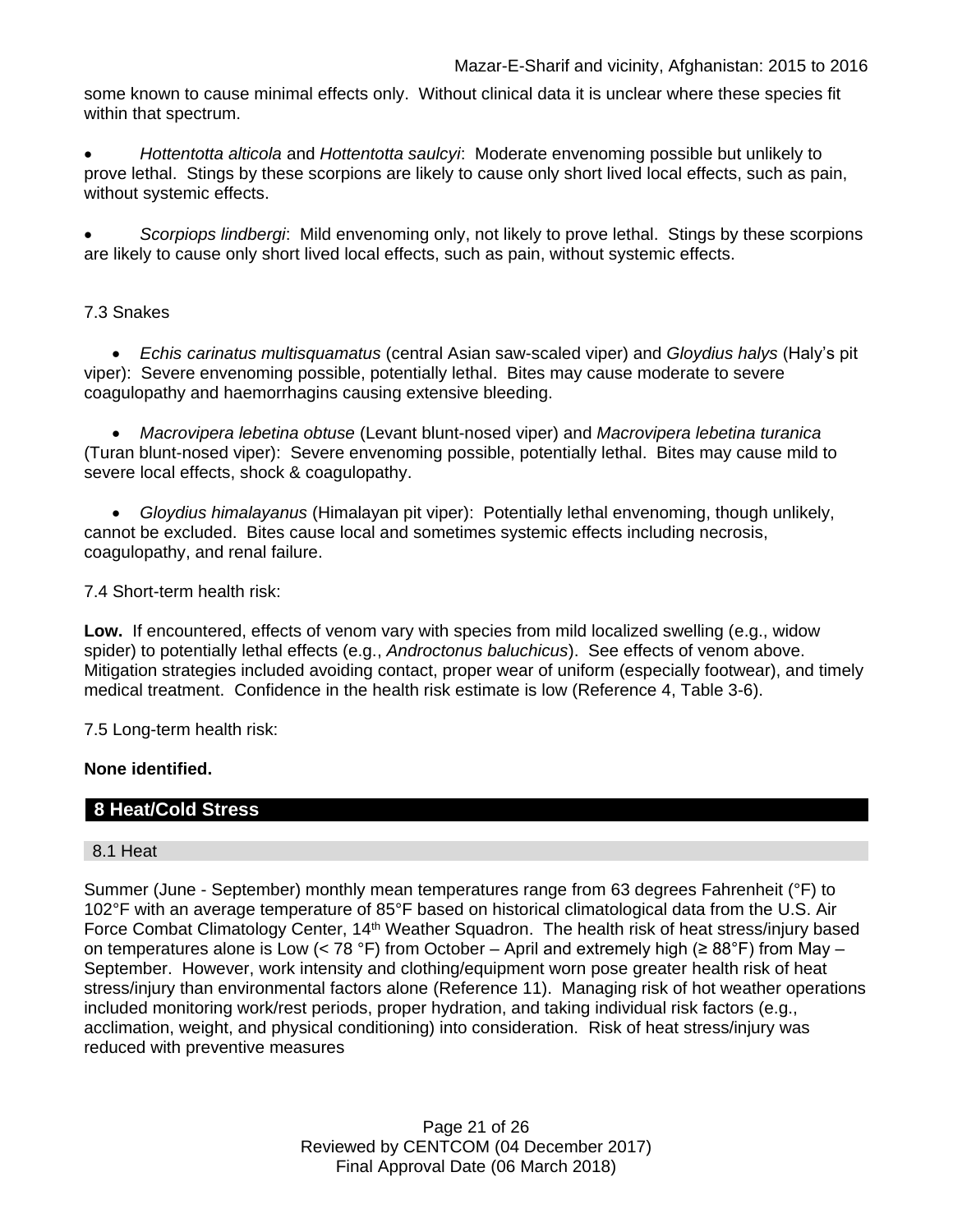# 8.1.1 Short-term health risk:

**Low to Extremely High, mitigated to Low.** Risk of heat injury in unacclimatized or susceptible populations (older, previous history of heat injury, poor physical condition, underlying medical/health conditions), and those under operational constraints (equipment, PPE, vehicles) is Extremely High from May – September and Low from October – April. The risk of heat injury was reduced to low through preventive measures such as work/rest cycles, proper hydration and nutrition, and monitoring WBGT. Confidence in the health risk estimate is low (Reference 4, Table 3-6).

# 8.1.2 Long-term health risk:

**Low.** However, the risk may be greater for certain susceptible persons–those older (i.e., greater than 45 years), in lesser physical shape, or with underlying medical/health conditions. Long-term health implications from heat injuries are rare but may occur, especially from more serious injuries such as heat stroke. It is possible that high heat in conjunction with various chemical exposures may increase long-term health risks, though specific scientific evidence is not conclusive. Confidence in these risk estimates is medium (Reference 4, Table 3-6).

8.2 Cold

8.2.1 Short-term health risks:

Winter (December - March) temperatures range from 28°F to 61°F with an average temperature of 43°F based on historical climatological data from the U.S. Air Force Combat Climatology Center, 14<sup>th</sup> Weather Squadron. Because even on warm days a significant drop in temperature after sunset by as much as 40°F can occur, there is a risk of cold stress/injury from October – April. The risk assessment for Non-Freezing Cold Injuries, such as chilblain, trench foot, and hypothermia, is Low based on historical temperature and precipitation data. Frostbite is unlikely to occur because temperatures rarely drop below freezing. However, personnel may encounter significantly lower temperatures during field operations at higher altitudes. As with heat stress/injuries, cold stress/injuries are largely dependent on operational and individual factors instead of environmental factors alone (Reference 11).

**Low.** The health risk of cold injury is Low. Confidence in the health risk estimate is medium (Reference 4, Table 3-6).

8.2.2 Long-term health risk:

**Low.** The health risk of cold injury is Low. Confidence in the health risk estimate is medium (Reference 4, Table 3-6).

# **9 Noise**

9.1 Continuous

No specific hazard sources were documented in the DOEHRS or MESL from 11 September 2015 through 31 December 2016.

9.1.1 Short-term health risks:

**Not evaluated.**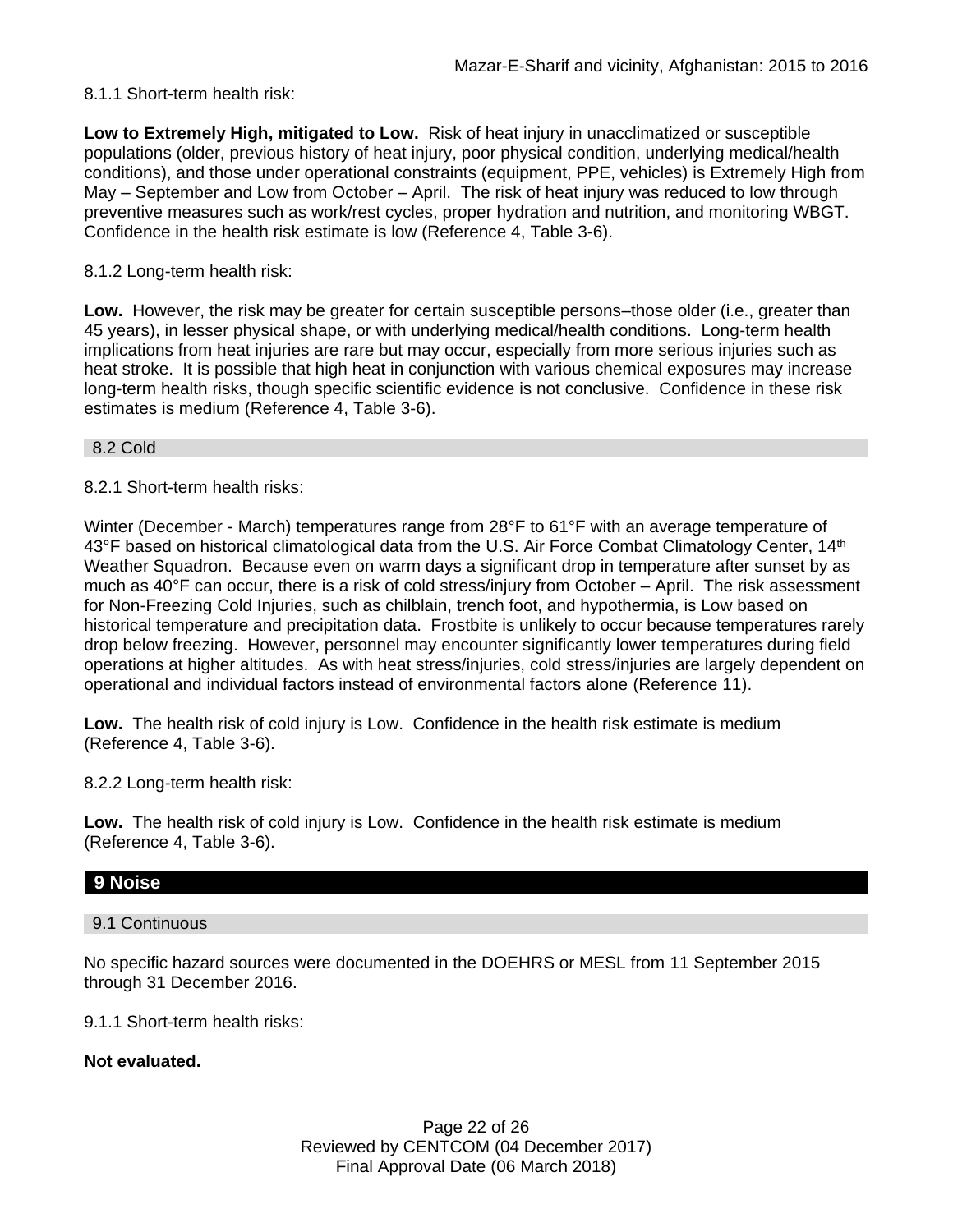## 9.1.2 Long-term health risks:

# **Not evaluated.**

#### 9.2 Impulse

No specific hazard sources were documented in the DOEHRS or MESL from 11 September 2015 through 31 December 2016.

9.2.1 Short-term health risks:

### **Not evaluated**.

9.2.2 Long-term health risks:

## **Not evaluated**.

# **10 Unique Incidents/Concerns**

10.1 Potential environmental contamination sources

DoD personnel are exposed to various chemical, physical, ergonomic, and biological hazards in the course of performing their mission. These types of hazards depend on the mission of the unit and the operations and tasks which the personnel are required to perform to complete their mission. The health risk associated with these hazards depends on a number of elements including what materials are used, how long the exposure lasts, what is done to the material, the environment where the task or operation is performed, and what controls are used. The hazards can include exposures to heavy metal particulates (e.g., lead, cadmium, manganese, chromium, and iron oxide), solvents, fuels, oils, and gases (e.g., carbon monoxide, carbon dioxide, oxides of nitrogen, and oxides of sulfur). Most of these exposures occur when performing maintenance task such as painting, grinding, welding, engine repair, or movement through contaminated areas. Exposures to these occupational hazards can occur through inhalation (air), skin contact, or ingestion; however exposures through air are generally associated with the highest health risk.

### 10.2 Waste Sites/Waste Disposal

No specific hazard sources were documented in the DOEHRS or MESL from 11 September 2015 through 31 December 2016.

### 10.3 Fuel/petroleum products/industrial chemical spills

No specific hazard sources were documented in the DOEHRS or MESL from 11 September 2015 through 31 December 2016.

### 10.4 Pesticides/Pest Control:

No specific hazard sources were documented in the DOEHRS or MESL from 11 September 2015 through 31 December 2016.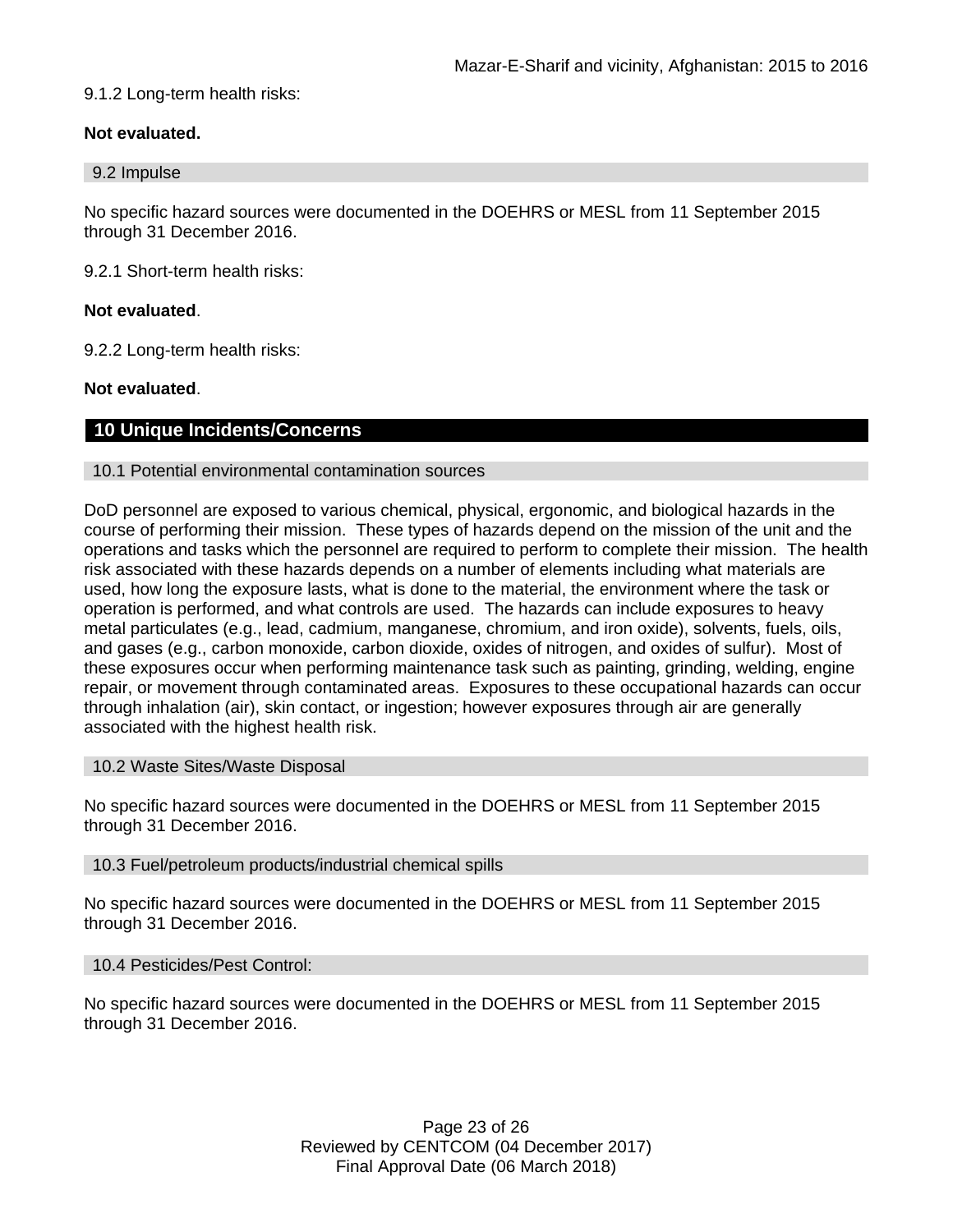#### 10.5 Asbestos

No specific hazard sources were documented in the DOEHRS or MESL from 11 September 2015 through 31 December 2016.

#### 10.6 Lead Based Paint

No specific hazard sources were documented in the DOEHRS or MESL from 11 September 2015 through 31 December 2016.

#### 10.7 Burn Pit

An incinerator used for the disposal of solid waste is located on the German controlled portion of Camp Marmal (Reference 13). No documentation that a burn pit existed at or near Mazar-E-Sharif and vicinty

While not specific to Mazar-E-Sharif and vicinity, the consolidated epidemiological and environmental sampling and studies on burn pits that have been conducted as of the date of this publication have been unable to determine whether an association does or does not exist between exposures to emissions from the burn pits and long-term health effects (Reference 12). The Institute of Medicine committee's (Reference 12) review of long-term health consequences of exposure to burn pits in Iraq and Afghanistan suggests that service in Iraq or Afghanistan (i.e., a broader consideration of air pollution than exposure only to burn pit emissions) may be associated with long-term health effects, particularly in susceptible (e.g., those who have asthma) or highly exposed subpopulations, such as those who worked at or near the burn pit. Such health effects would be due mainly to high ambient concentrations of PM from both natural and anthropogenic sources, including military sources. If that broader exposure to air pollution turns out to be relevant, potentially related health effects of concern are respiratory and cardiovascular effects and cancer. Susceptibility to the PM health effects could be exacerbated by other exposures, such as stress, smoking, local climatic conditions, and co-exposures to other chemicals that affect the same biologic or chemical processes. Individually, the chemicals measured at burn pit sites in the study were generally below concentrations of health concern for general populations in the U.S. However, the possibility of exposure to mixtures of the chemicals raises the potential for health outcomes associated with cumulative exposure to combinations of the constituents of burn pit emissions and emissions from other sources.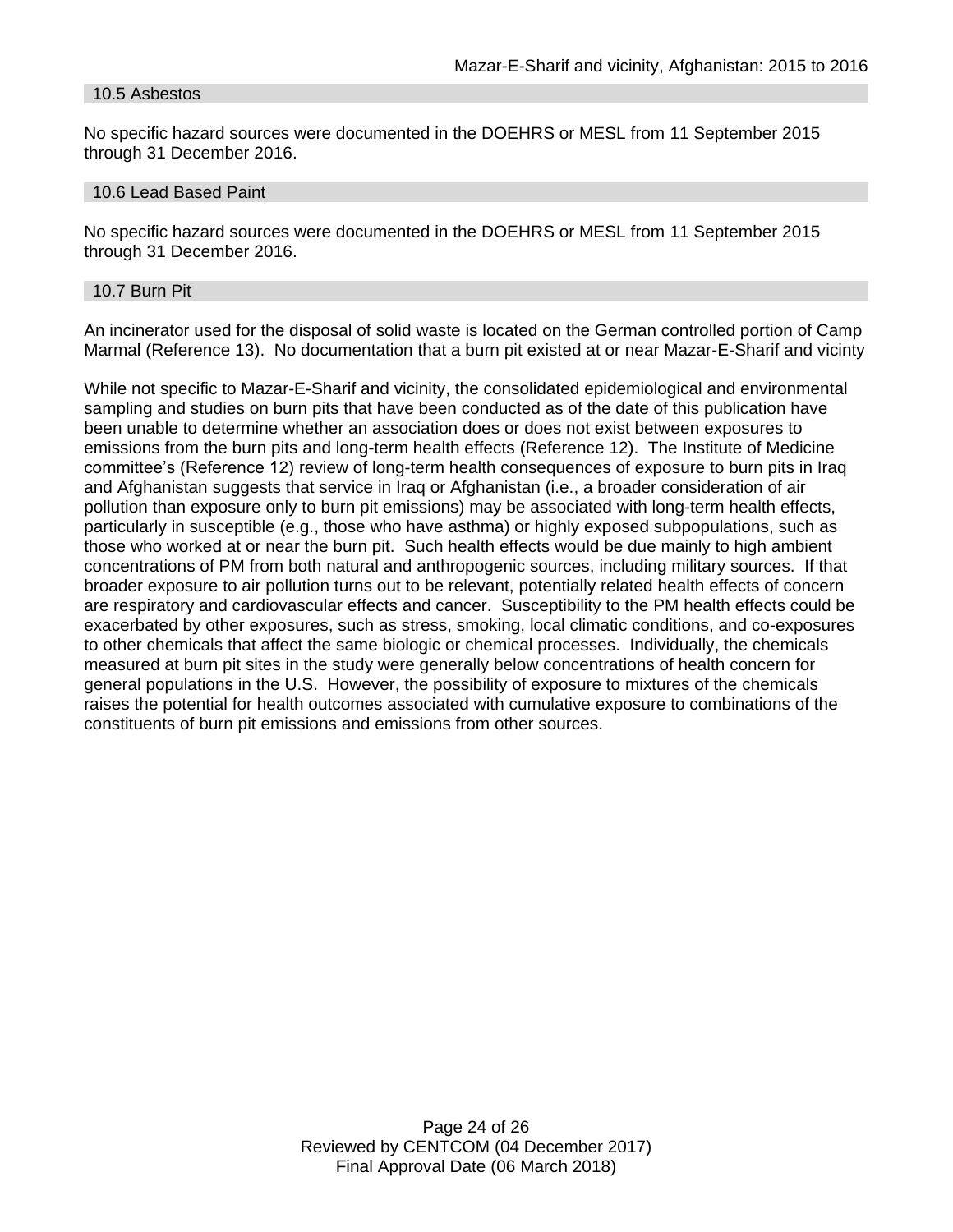# **11 References**

- 1. Defense Occupational and Environmental Health Readiness System (referred to as the DOEHRS-EH Module) at https://doehrs-ih.csd.disa.mil/Doehrs/. Department of Defense (DoD) Instruction 6490.03, *Deployment Health*, 2006.
- 2. DoDI 6055.05, Occupational and Environmental Health, 2008.
- 3. Joint Chiefs of Staff. Procedures for Deployment Health Surveillance, MCM 0017-12, 7 December 2012.
- 4. USAPHC Technical Guide 230, June 2013 Revision.
- 5. Singh, A. and Singh, A.K. 2013. ProUCL Version 5.0. 00 Technical Guide-Statistical Software for Environmental Applications for Data Sets with and without Nondetect Observations. EPA: Washington, WA, USA.
- 6. DoD MESL Data Portal: https://mesl.apgea.army.mil/mesl/. Some of the data and reports used may be classified or otherwise have some restricted distribution.
- 7. Modification 12 to United States Central Command Individual Protection and Individual Unit Deployment Policy, 02 December 2013.
- 8. CDC. 2012. Morbidity and Mortality Weekly Report. Imported Human Rabies in a U.S. Army Soldier. May 4, 2012. 61(17); 302-305.
- 9. Armed Forces Pest Management Board: http://www.afpmb.org/content/venomous-animalscountry#Afghanistan. U.S. Army Garrison - Forest Glen, Silver Spring, MD.
- 10. Clinical Toxinology Resources: http://www.toxinology.com/. University of Adelaide, Australia.
- 11. Goldman RF. 2001. Introduction to heat-related problems in military operations. In: Textbook of military medicine: medical aspects of harsh environments Vol. 1, Pandolf KB, and Burr RE (Eds.), Office of the Surgeon General, Department of the Army, Washington DC.
- 12. Institute of Medicine. 2011. Long-term health consequences of exposure to burn pits in Iraq and Afghanistan. Washington, DC: The National Academies Press.
- 13. Occupational and Environmental Health Site Assessment. Camp Marmal. August 2016.